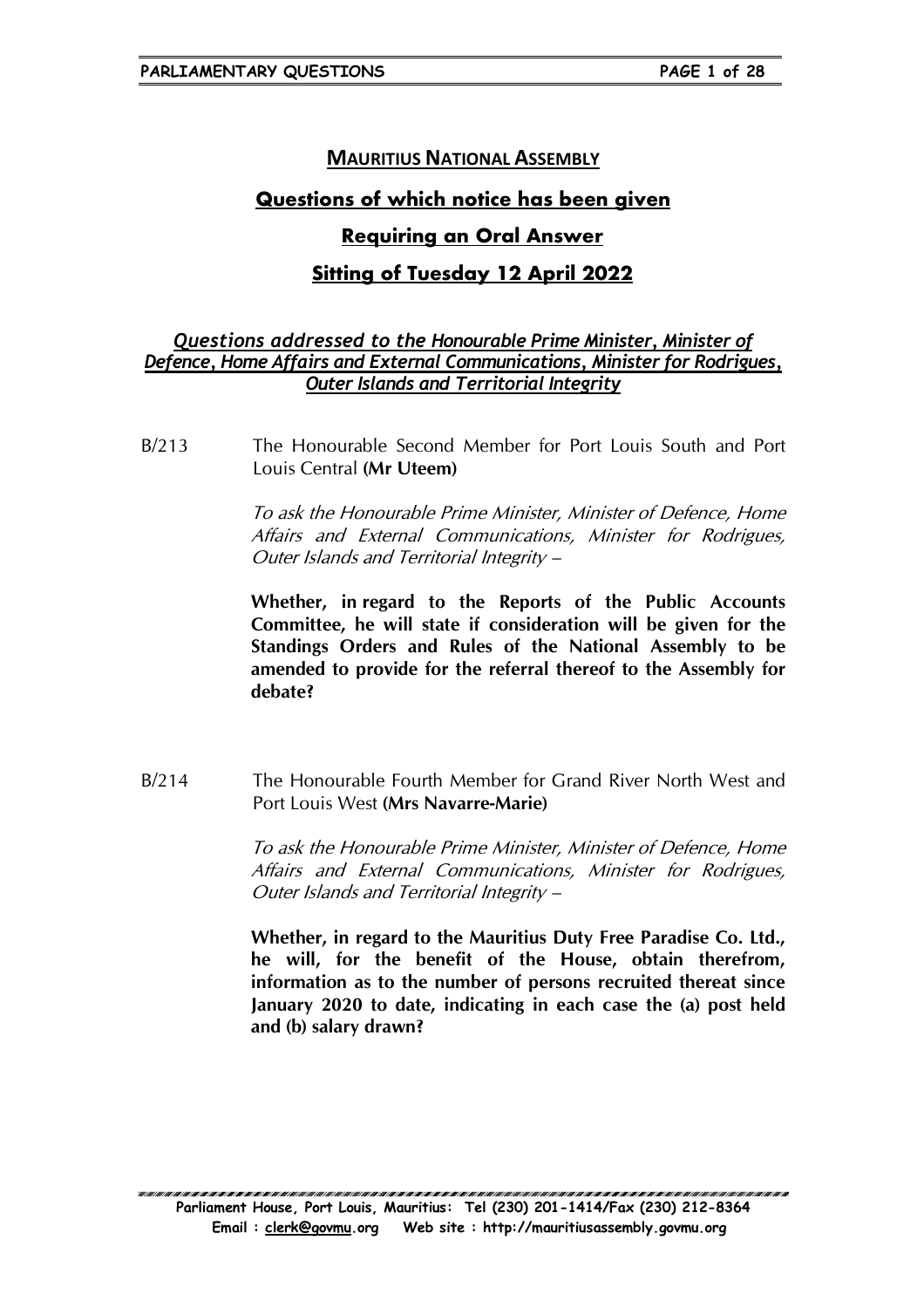#### The Honourable First Member for Belle Rose and Quatre Bornes  $B/215$ (Dr Boolell)

To ask the Honourable Prime Minister, Minister of Defence, Home Affairs and External Communications, Minister for Rodrigues, Outer Islands and Territorial Integrity -

Whether, in regard to yachts and other ships seized by the Independent Commission Against Corruption for and/or on suspicion of drug trafficking, he will, for the benefit of the House, obtain from the Independent Commission Against Corruption, information as to the number thereof which having been released, indicating the reasons therefor?

#### $B/216$ The Honourable First Member for Vacoas and Floréal (Ms Ioanna Bérenger)

To ask the Honourable Prime Minister, Minister of Defence, Home Affairs and External Communications, Minister for Rodrigues, Outer Islands and Territorial Integrity -

Whether, in regard to the proposition for the introduction of a Freedom of Information Bill, he will state if he will reconsider his position not to proceed therewith?

 $B/217$ The Honourable Second Member for Port Louis North and Montagne Longue (Mrs Luchmun Roy)

> To ask the Honourable Prime Minister, Minister of Defence, Home Affairs and External Communications. Minister for Rodrigues. Outer Islands and Territorial Integrity -

> Whether, in regard to the Safe City Cameras, he will, for the benefit of the House, obtain from the Commissioner of Police, information as to the number thereof which are operational, indicating if he will consider increasing the number thereof?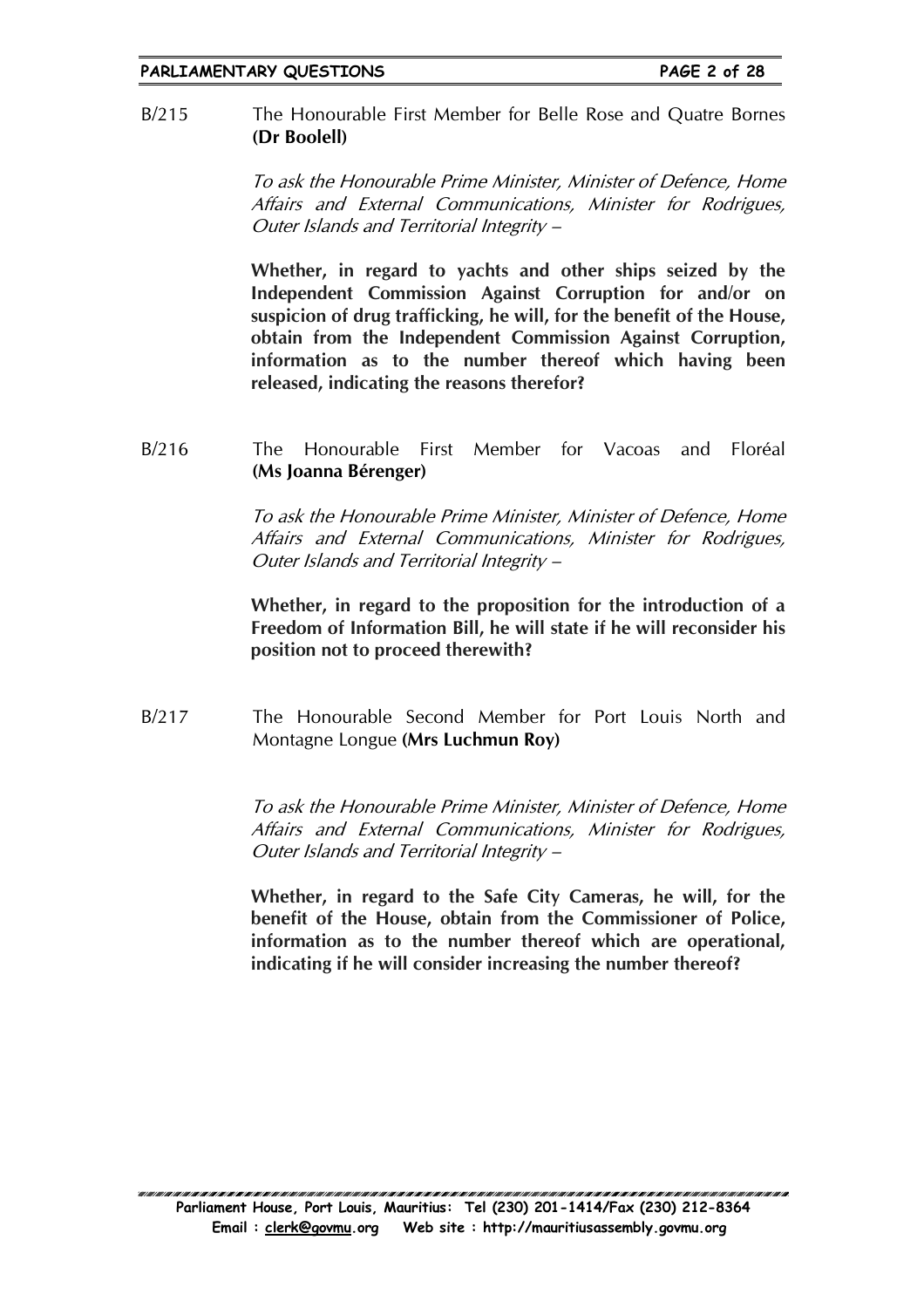The Honourable First Member for Belle Rose and Quatre Bornes  $B/218$ (Dr Boolell)

> To ask the Honourable Prime Minister, Minister of Defence, Home Affairs and External Communications, Minister for Rodrigues, Outer Islands and Territorial Integrity -

> Whether, in regard to Ukraine, he will state if consideration will be given for the introduction of a Refugee Selective Scheme in Mauritius for nationals thereof seeking refuge from the war raging thereat?

The Honourable Fourth Member for Port Louis Maritime and Port  $B/219$ Louis East (Mr Juman)

> To ask the Honourable Prime Minister, Minister of Defence, Home Affairs and External Communications, Minister for Rodrigues, Outer Islands and Territorial Integrity -

> Whether, in regard to overseas missions, he will state the number of ministerial delegations and Honourable Members having undertaken same since the reopening of the borders in October 2021, indicating in each case the (a) purpose and outcome thereof, if any, and (b) cost incurred?

 $B/220$ The Honourable Second Member for Stanley and Rose Hill (Mr Nagalingum)

> To ask the Honourable Prime Minister, Minister of Defence, Home Affairs and External Communications, Minister for Rodrigues, Outer Islands and Territorial Integrity -

> Whether, in regard to dangerous drugs, he will, for the benefit of the House, obtain from the Commissioner of Police, information as to the total amount of drugs seized since 01 January 2022 to date, indicating where matters stand as to the seizure of an estimated Rs 33 million of drugs on a boat at Le Morne on Thursday 31 March 2022?

The Honourable Third Member for Port Louis Maritime and Port  $B/221$ Louis East (Mr Ameer Meea)

> To ask the Honourable Prime Minister, Minister of Defence, Home Affairs and External Communications, Minister for Rodrigues, Outer Islands and Territorial Integrity -

> Whether, in regard to the persons having passed away through drowning, he will, for the benefit of the House, obtain from the Commissioner of Police, information as to the number thereof over the past two years?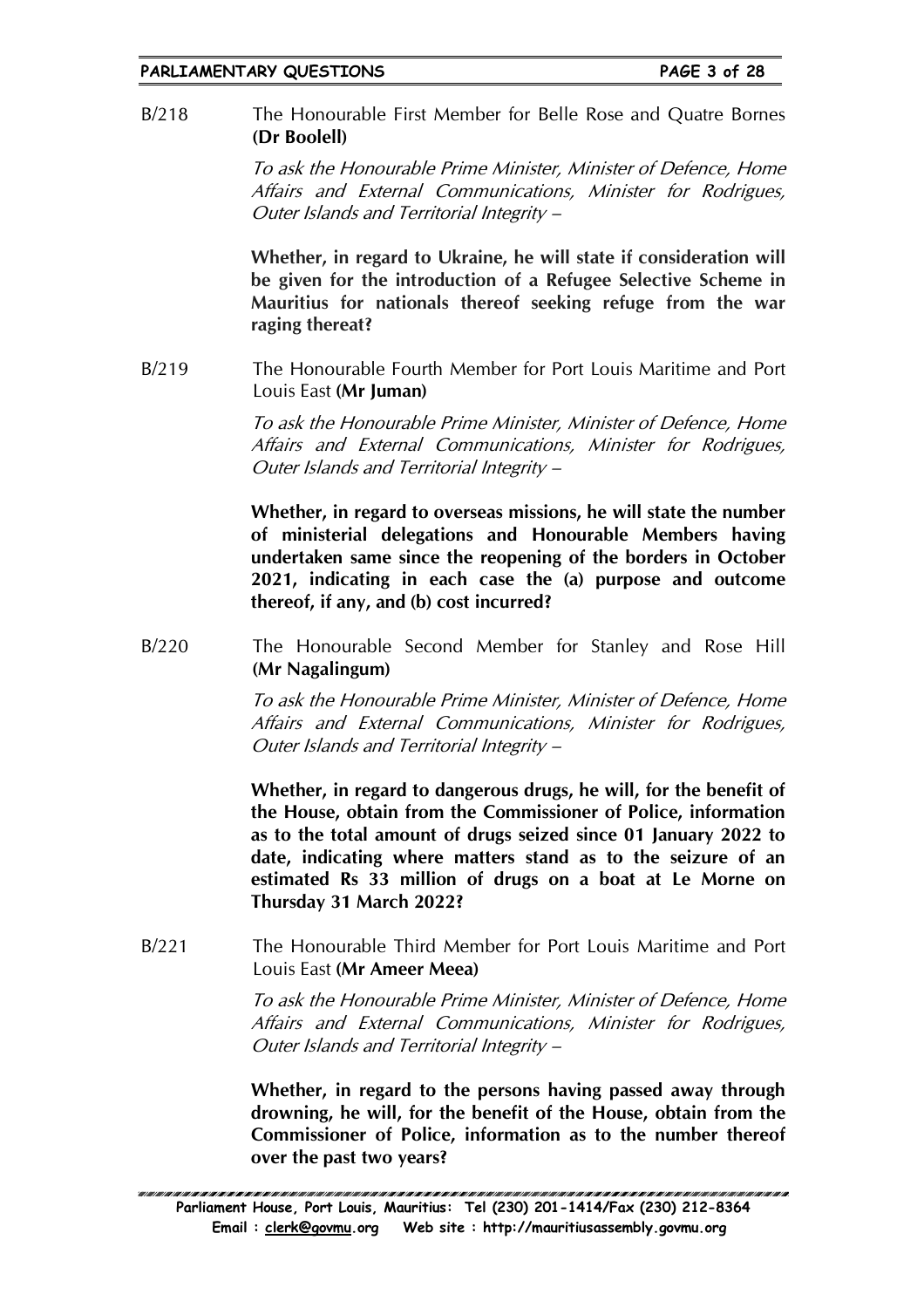The Honourable First Member for Beau Bassin and Petite Rivière  $B/222$ (Mr Bhagwan)

> To ask the Honourable Prime Minister, Minister of Defence, Home Affairs and External Communications, Minister for Rodrigues, Outer Islands and Territorial Integrity -

> Whether, in regard to the death of late Mr S. K. at Moka, he will for the benefit of the House, obtain from the Commissioner of Police, information as to where matters stand as to the inquiry carried out thereinto following the findings of the Magistrate of the District Court of Moka, indicating the number of statements recorded by the Central Crime Investigation Division, including if Mr Y. S. has been interrogated?

 $B/223$ The Honourable First Member for Beau Bassin and Petite Rivière (Mr Bhagwan)

> To ask the Honourable Prime Minister, Minister of Defence, Home Affairs and External Communications, Minister for Rodrigues, Outer Islands and Territorial Integrity -

> Whether, in regard to Mr P. M., Senior Advisor attached to his Office, he will state, since October 2021 to date, the number of Boards of public bodies and/or State-owned companies on which he is serving, indicating in each case the (a) nomination date and (b) monthly remuneration drawn?

The Honourable Second Member for La Caverne and Phoenix  $B/224$ (Mr Assirvaden)

> To ask the Honourable Prime Minister, Minister of Defence, Home Affairs and External Communications, Minister for Rodrigues, Outer Islands and Territorial Integrity -

> Whether, in regard to the present Director General of the Mauritius Broadcasting Corporation, he will, for the benefit of the House, obtain from the Corporation, information as to the (a) qualifications held and (b) salary and fringe benefits being drawn?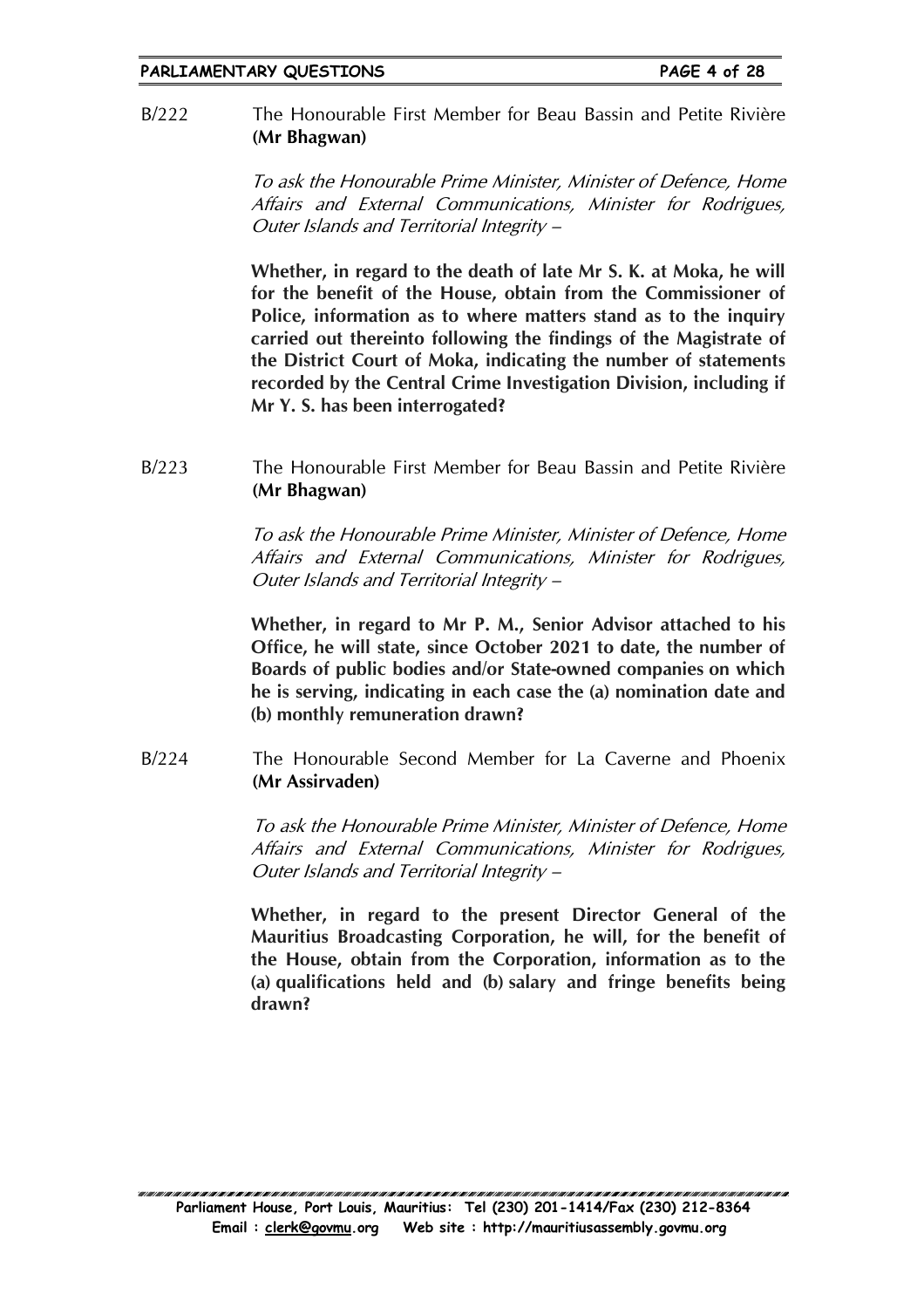The Honourable First Member for Mahebourg and Plaine Magnien  $B/225$ (Mr Ramful)

> To ask the Honourable Prime Minister, Minister of Defence, Home Affairs and External Communications, Minister for Rodrigues, Outer Islands and Territorial Integrity -

> Whether, in regard to electoral laws, he will state if he will consider appointing a consultative committee to look thereinto and make recommendations for the review of the (a) powers of the Electoral **Commissioner** and Electoral **Supervisory** Commission (b) manner in which (i) members and Chairperson of the Electoral Supervisory Commission are appointed and registration electors  $(ii)$  $of$ are carried and out (c) guidelines of how the Electoral Boundary Commission should carry out its function?

 $B/226$ The Honourable First Member for La Caverne and Phoenix (Mr Lobine)

> To ask the Honourable Prime Minister, Minister of Defence, Home Affairs and External Communications, Minister for Rodrigues, Outer Islands and Territorial Integrity -

> Whether, in regard to the Trou Fanfaron Fishing Port, he will, for the benefit of the House, obtain from the Mauritius Ports Authority, information as to (a) the number of fishing vessels that can be accommodated thereat and space available therefor (b) the number of abandoned fishing vessels located thereat, indicating the actions initiated and/or being envisaged for the removal thereof and (c) if the renovation thereof is being envisaged and, if so, indicate the estimated cost thereof?

The Honourable Fourth Member for Vacoas and Floréal  $B/227$ (Ms Anguetil)

> To ask the Honourable Prime Minister, Minister of Defence, Home Affairs and External Communications, Minister for Rodrigues, Outer Islands and Territorial Integrity -

> Whether, in regard to the Mauritius Broadcasting Corporation, he will, for the benefit of the House, obtain from the Corporation, information as to if Ms M. J., Senior News Editor, has been suspended from duty and, if so, indicate the charges levelled against her?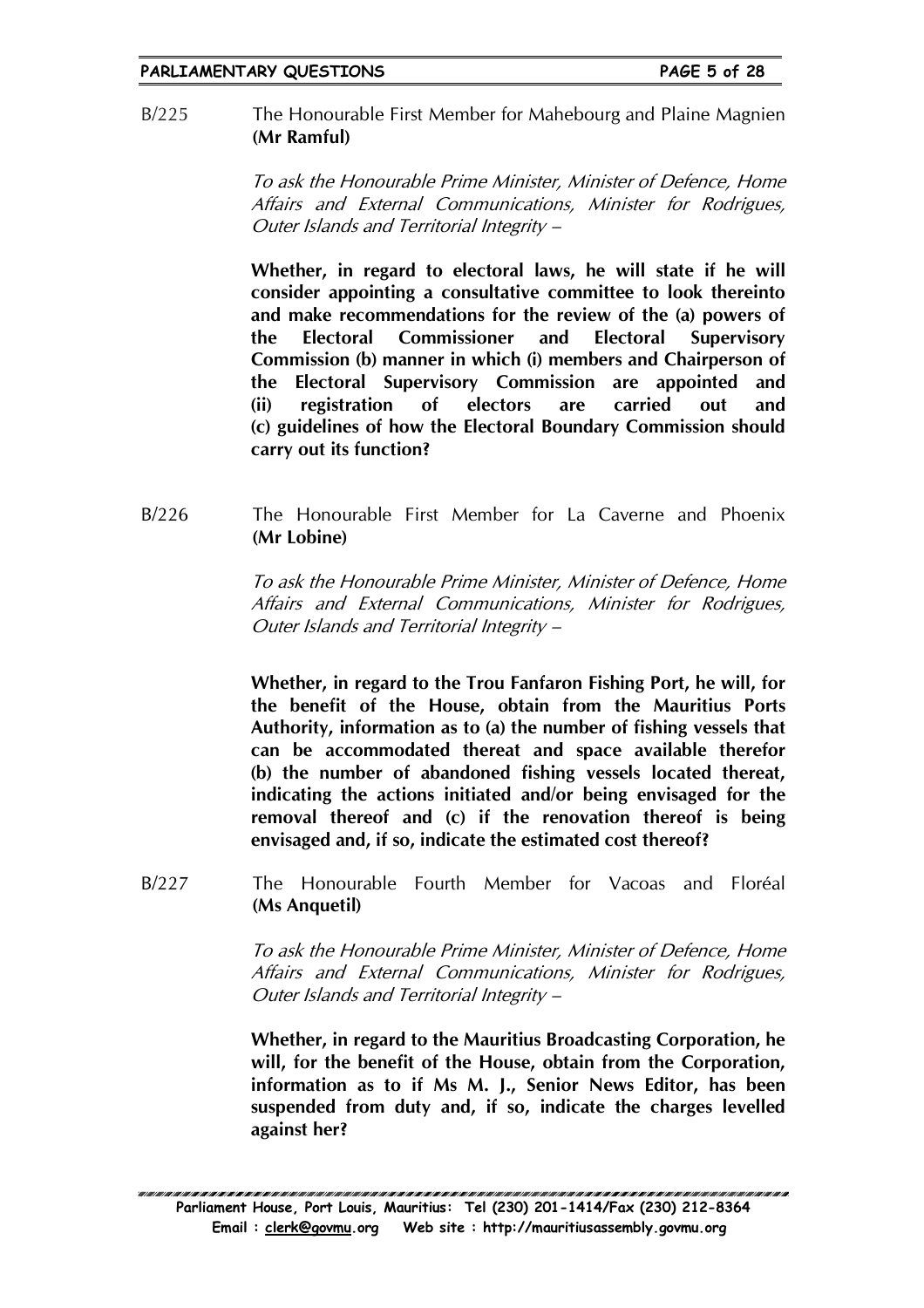#### The Honourable Second Member for Vacoas and Floréal  $B/228$ (Mr Bodha)

To ask the Honourable Prime Minister, Minister of Defence, Home Affairs and External Communications, Minister for Rodrigues, Outer Islands and Territorial Integrity -

Whether, in regard to the new Police Uniforms, he will, for the benefit of the House, obtain from the Commissioner of Police, information as to the list of items contained in the packages thereof allocated to each Police Officer, indicating the cost per package and number of packages allocated per Police Officer?

## Questions addressed to Honourable Ministers, other than to the Honourable Prime Minister, Minister of Defence, Home Affairs and External Communications, Minister for Rodrigues, Outer Islands and Territorial Integrity

 $B/229$ The Honourable First Member for Grand River North West and Port Louis West (Mr David)

> To ask the Honourable Minister of Environment, Solid Waste Management and Climate Change -

> Whether, in regard to the National Climate Change Advisor hired under the Commonwealth Climate Finance Access Hub, he will state if the latter holds office on a permanent or contractual basis, indicating the (a) qualifications and experience held and (b) monthly pay packet thereof?

 $B/230$ The Honourable Third Member for Grand River North West and Port Louis West (Mr Armance)

To ask the Honourable Minister of Energy and Public Utilities –

Whether, in regard to La Tour Koenig and Terasson, at Pointe aux Sables, he will, for the benefit of the House, obtain from the Wastewater Management Authority, information as to if an assessment of the number of overflow of septic tanks has been undertaken, indicating if consideration will be given for the implementation of a sewerage project thereat?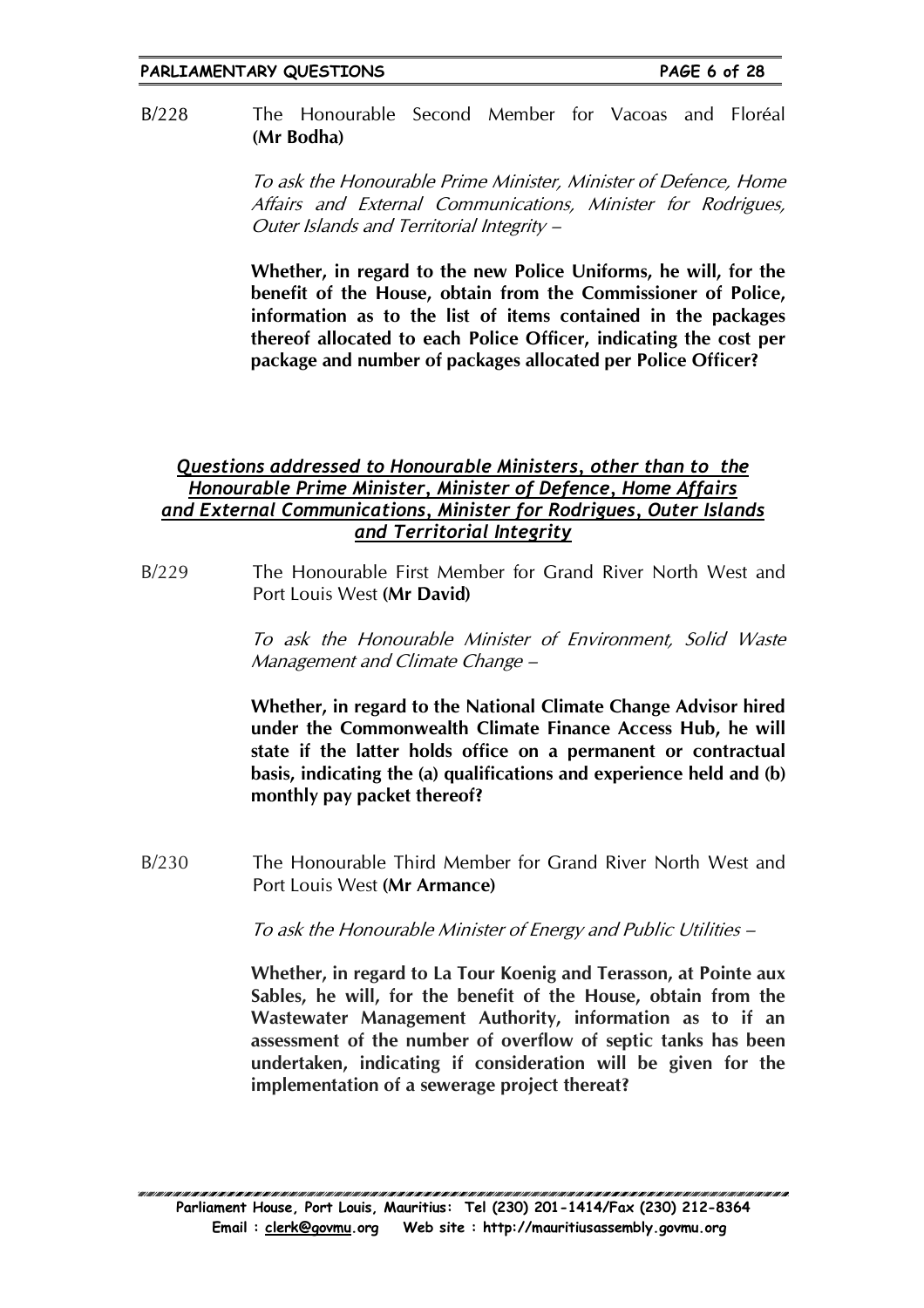The Honourable Third Member for Vieux Grand Port and Rose  $B/231$ Belle (Ms Ramyad)

To ask the Honourable Minister of Energy and Public Utilities –

Whether, in regard to the water supply issues in the Bambous Virieux area, he will, for the benefit of the House, obtain from the Central Water Authority, information as to if solutions are being brought thereto and table the short and long term plans, respectively being envisaged to address the water supply in the region extending from Vieux Grand Port to Quatre Soeurs?

The Honourable Second Member for Port Louis South and Port  $B/232$ Louis Central (Mr Uteem)

> To ask Dr the Honourable Minister of Finance, Economic Planning and Development-

> Whether, in regard to the projection made by the World Bank in its Systemic Country Diagnostic update on Mauritius to the effect that debt to Gross Domestic Product ratio will spike to over 120 percent by 2035, he will state the measures, if any, that will be taken in relation thereto?

 $B/233$ The Honourable Third Member for Pamplemousses and Triolet (Mr Woochit)

> To ask the Honourable Minister of National Infrastructure and Community Development-

> Whether, in regard to the axe SSRN Hospital Road, in Arsenal, to the Verdun-Terre Rouge/Port Louis Motorway, he will, for the benefit of the House, obtain from the Road Development Authority, information as to if there is any project for the decongestion thereof under the Road Decongestion Programme?

 $B/234$ The Honourable Second Member for Grand' Baie and Poudre d'Or (Dr Gungapersad)

> To ask the Honourable Minister of Financial Services and Good Governance-

> Whether, in regard to the Report of the Director of Audit for financial year 2020-2021, he will state if he has taken stock of the content thereof and, if so, indicate if his Ministry will initiate inquiries wherever non-compliance with rules and regulations has been highlighted?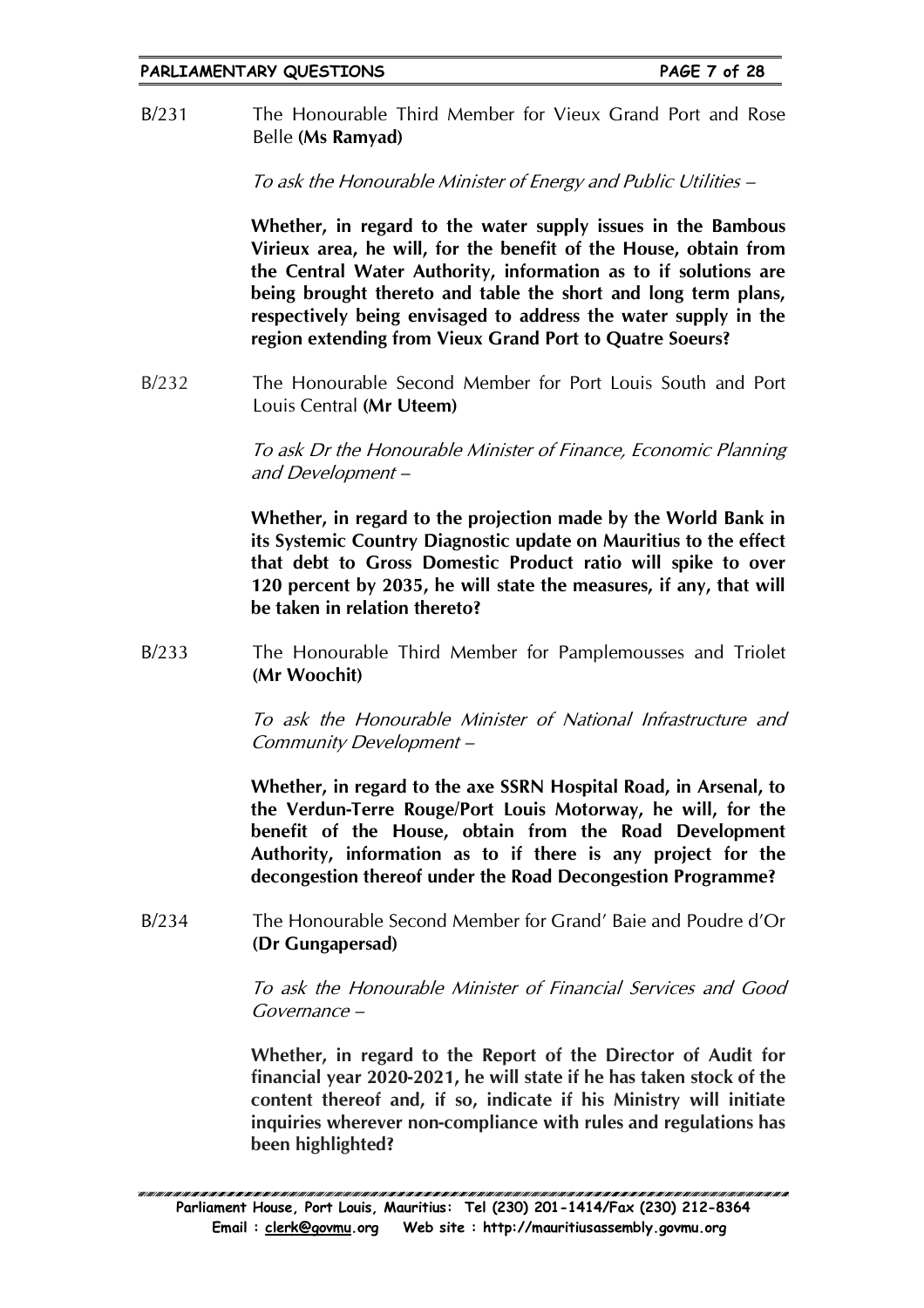The Honourable Second Member for Savanne and Black River  $B/235$ (Mrs Mayotte)

> To ask the Honourable Minister of Gender Equality and Family Welfare –

> Whether, in regard to children in foster care, she will state the number thereof over the past five years?

 $B/236$ The Honourable Second Member for La Caverne and Phoenix (Mr Assirvaden)

To ask the Honourable Minister of Energy and Public Utilities –

Whether, in regard to the National Energy policy, he will, for the benefit of the House, obtain from the Central Electricity Board (CEB), information as to where matters stand as to the contracts signed between the CEB and the Independent Power Producers using coal and coal/bagasse as fuel, considering that coal is due to be phased out in Mauritius by 2030?

 $B/237$ The Honourable First Member for Grand River North West and Port Louis West (Mr David)

To ask Dr the Honourable Minister of Health and Wellness -

Whether, in regard to medical oxygen procured by his Ministry through annual tender exercises, he will state the monthly volume and unit price thereof agreed within the 2018-2020 and 2020-2022 contracts, respectively?

The Honourable First Member for Port Louis South and Port Louis B/238 Central (Mr Osman Mahomed)

To ask Dr the Honourable Minister of Health and Wellness -

Whether in regard to the alleged dumping of expired drugs in garbage areas at the Mahmoodkhan Hyderkhan Mediclinic at Plaine Verte, on or about 29 March 2022, he will state if an inquiry has been initiated thereinto and, if so, indicate the (a) reasons therefor (b) quantity and (c) value thereof?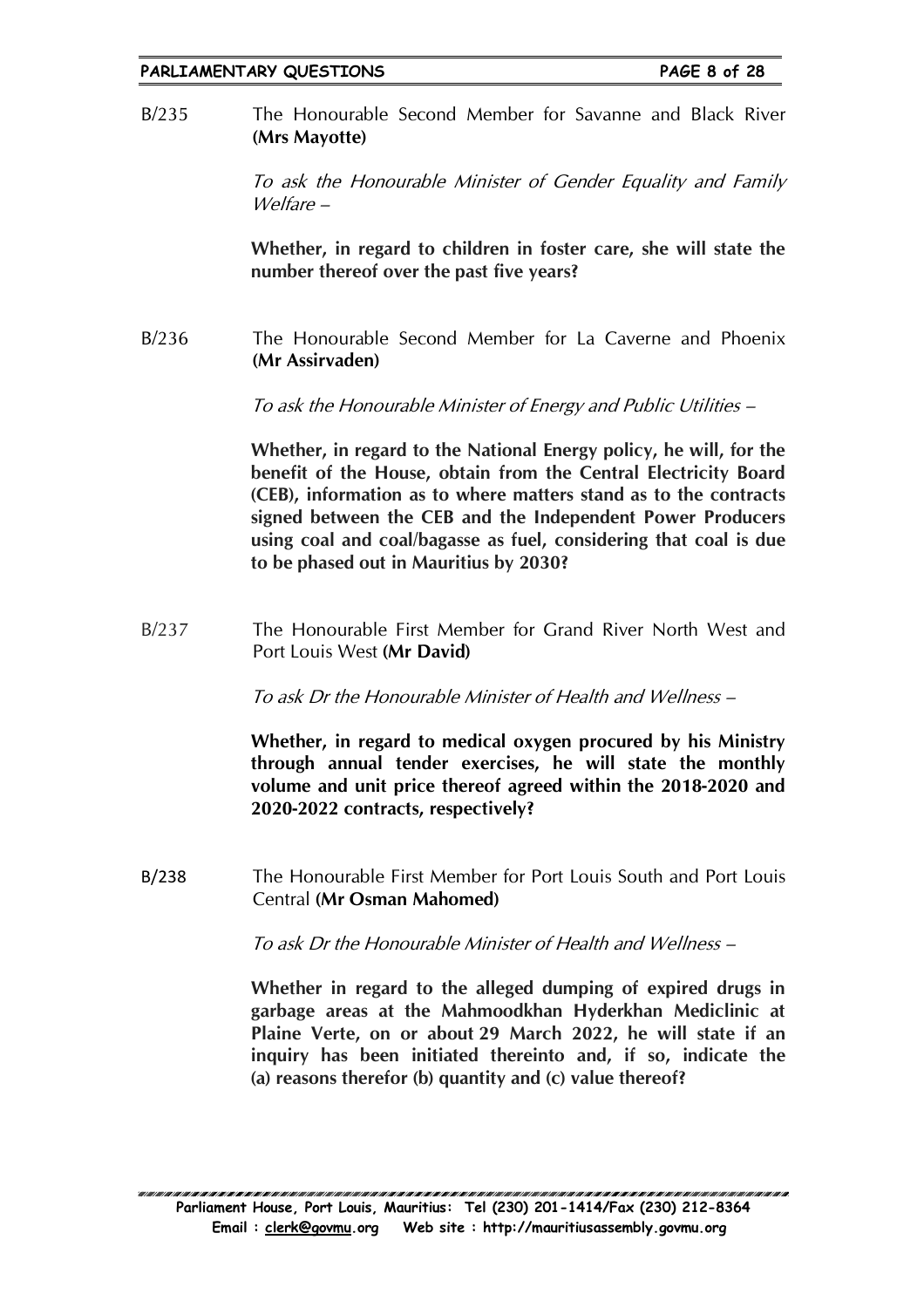The Honourable Fourth Member for Grand River North West and  $R/239$ Port Louis West (Mrs Navarre-Marie)

> To ask the Honourable Minister of Gender Equality and Family  $We|$  *Hare*  $-$

> Whether, in regard to the Protection from Domestic Violence Act, she will state if consideration will be given for proposed amendments to be introduced thereto to ensure better prevention from and protection of victims of domestic violence and, if so, when and, if not, why not?

 $B/240$ The Honourable First Member for Beau Bassin and Petite Rivière (Mr Bhagwan)

To ask Dr the Honourable Minister of Health and Wellness –

Whether, in regard to the procurement of Molnupiravir tablets from September 2021 to date, he will state if Dr B. O., Director General of Health Services in his Ministry chaired any meeting for the approval thereof and, if so, indicate (a) when (b) the gist of the said decision and (c) if the latter has been interrogated by the relevant authorities following the statement given to the Police by the Principal Pharmacist of his Ministry and, if not, why not?

The Honourable First Member for Grand River North West and  $B/241$ Port Louis West (Mr David)

> To ask Dr the Honourable Vice-Prime Minister, Minister of Local Government and Disaster Risk Management -

> Whether, in regard to the Victoria Urban Terminal, he will, for the benefit of the House, obtain information as to (a) if provision has been made for lifts and ramps to allow access thereto for persons with physical disabilities and (b) the number of parking slots reserved for the disabled thereat?

 $B/242$ The Honourable Second Member for Vacoas and Floréal (Mr Bodha)

To ask Dr the Honourable Minister of Health and Wellness –

Whether, in regard to the administration of each of the different vaccines used, he will state the number of cases for each vaccine wherein side effects have been recorded and the treatment given as at to date?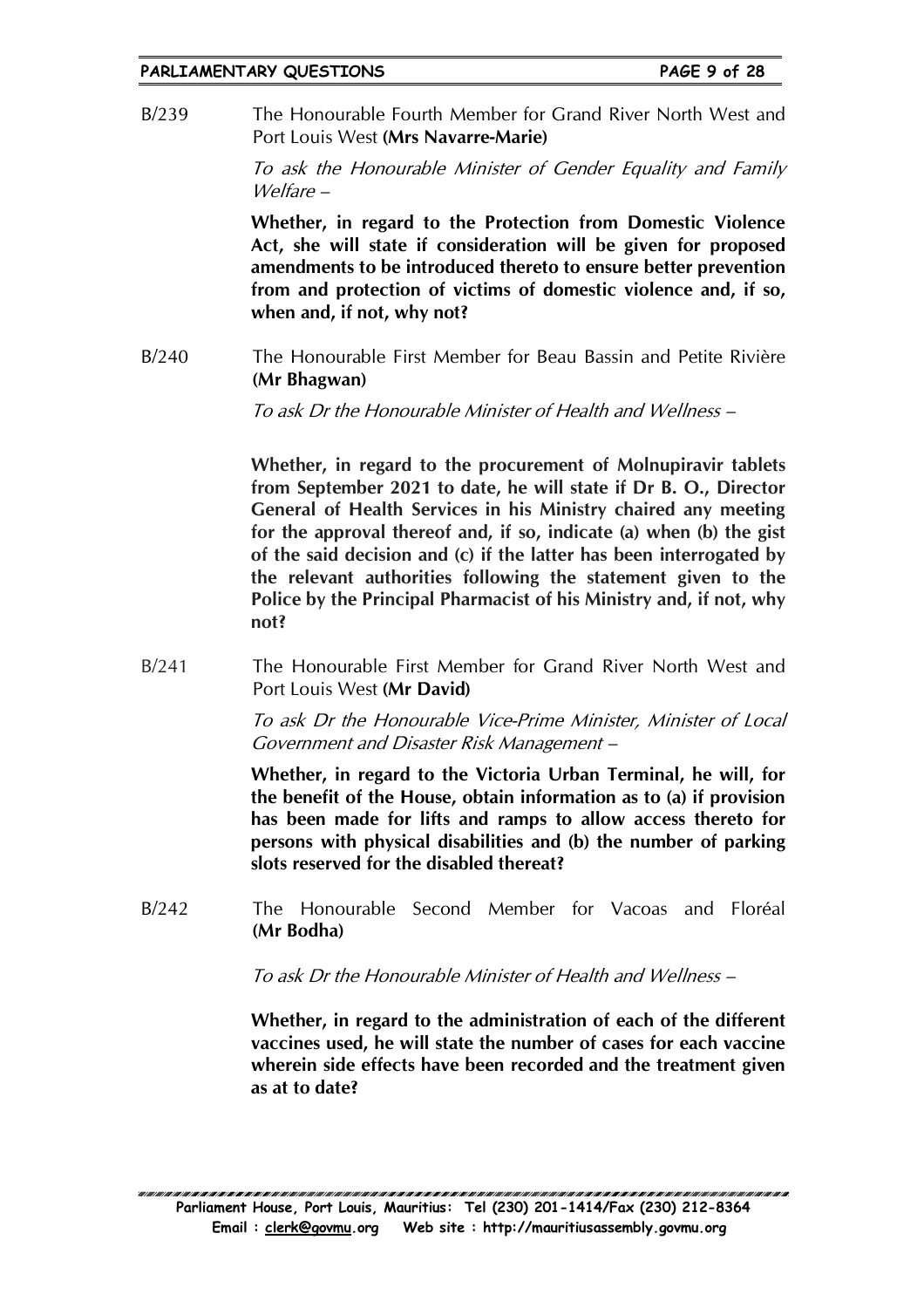The Honourable Third Member for Port Louis South and Port Louis  $B/243$ Central (Dr Aumeer)

To ask Dr the Honourable Minister of Health and Wellness -

Whether, in regard to the COVID-19 pandemic, he will state (a) the number of positive Delta variant and Omnicron variant cases recorded in public and private medical institutions on a monthly basis since 01 October 2021 to date, indicating the number of the said patients having passed away after having contracted same and (b) if sequential studies are being carried out on every positive case admitted in public or private hospital with a view to identifying current or emerging new subtypes?

 $B/244$ The Honourable Second Member for Port Louis North and Montagne Longue (Mrs Luchmun Roy)

> To ask the Honourable Minister of National Infrastructure and Community Development-

> Whether, in regard to the flooding at Morcellement Ramlugon in Vallée des Prêtres, he will, for the benefit of the House, obtain from the Land Drainage Authority, information as to if through the Digital Elevated Model (DEM), it has been ascertained that there has been tampering along Latanier River and, if so, indicate the locations where same have occurred?

 $B/245$ The Honourable Second Member for Grand' Baie and Poudre d'Or (Dr Gungapersad)

> To ask the Honourable Vice-Prime Minister, Minister of Education, Tertiary Education, Science and Technology -

> Whether, in regard to students having visual and hearing impairment, she will (a) state if a survey has been carried out to assess the number thereof and (b) for the benefit of the House. obtain from the Mauritius Institute of Education, information as to if teachers and lecturers trained thereat are equally trained in sign language and braille to be able to use same for teaching in primary, secondary and tertiary institutions?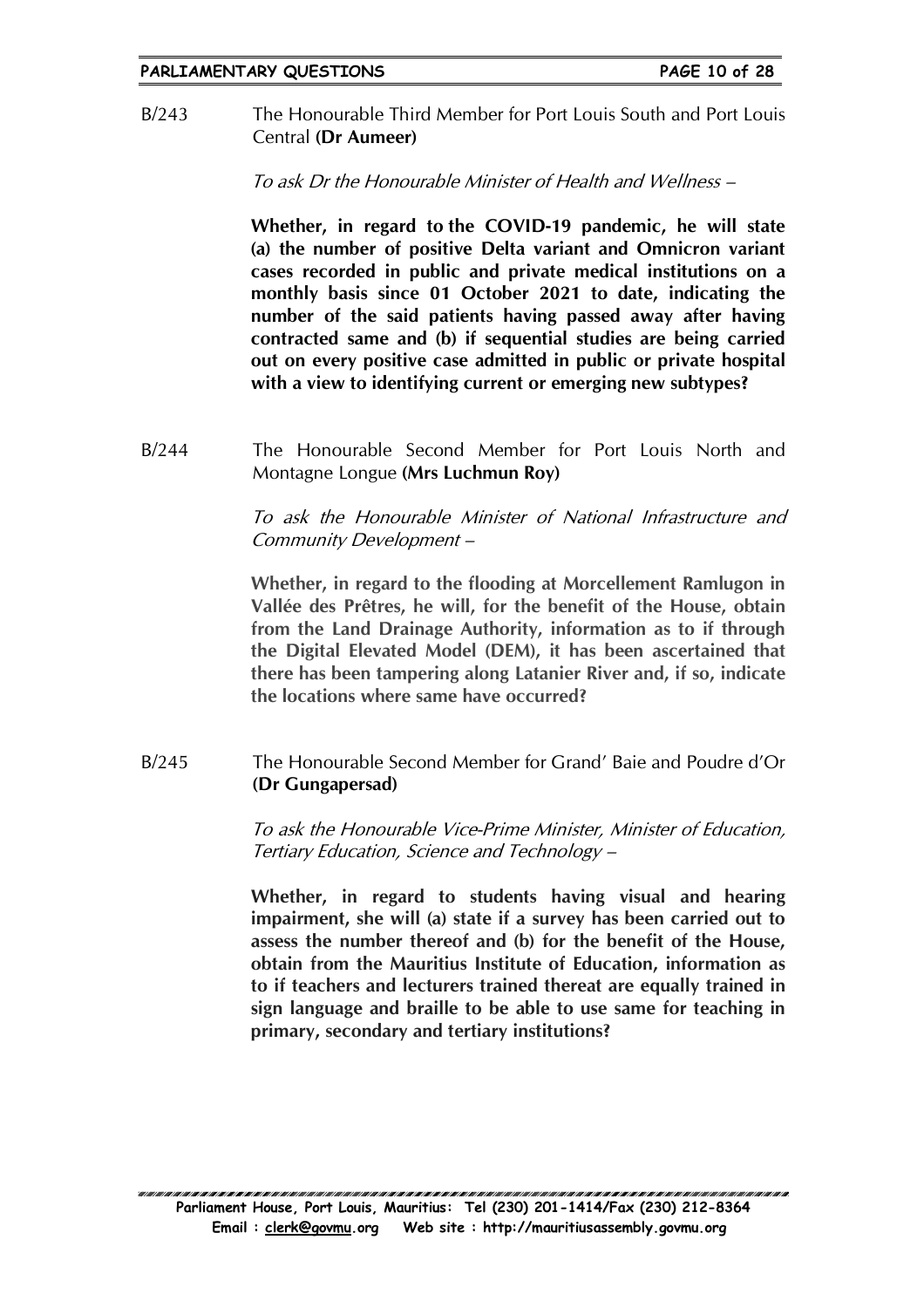The Honourable Fourth Member for Grand River North West and  $B/246$ Port Louis West (Mrs Navarre-Marie)

> To ask Dr the Honourable Minister of Finance, Economic Planning and Development -

> Whether, in regard to the women entrepreneurs, he will, for the benefit of the House, obtain from the Development Bank of Mauritius Ltd., information as to the number of applications received therefrom to benefit from loans at a concessional rate of 0.5 percent per annum, as announced in the 2020-2021 Budget Speech, indicating the quantum of funds disbursed as at to date sector-wise?

 $B/247$ The Honourable Third Member for Port Louis Maritime and Port Louis East (Mr Ameer Meea)

> To ask the Honourable Deputy Prime Minister, Minister of Housing and Land Use Planning, Minister of Tourism –

> Whether, in regard to the project for the construction of 12,000 housing units by the New Social Living Development Ltd., he will, for the benefit of the House, obtain from the company, information as to the number of housing units delivered as at to date?

 $B/248$ The Honourable Second Member for Stanley and Rose Hill (Mr Nagalingum)

To ask Dr the Honourable Minister of Health and Wellness -

Whether, in regard to the Molnupiravir tablets, he will state the (a) number of patients treated therewith since 01 January 2022 to date and (b) current stock thereof?

 $B/249$ The Honourable First Member for Belle Rose and Ouatre Bornes (Dr Boolell)

To ask the Honourable Minister of Energy and Public Utilities –

Whether, in regard to the undertaking given by Government to sugarcane planters to purchase electricity generated from bagasse at no less than Rs 3.50 kWh, he will, for the benefit of the House, obtain from the Central Electricity Board, information as to if the Board agrees to the implementation thereof?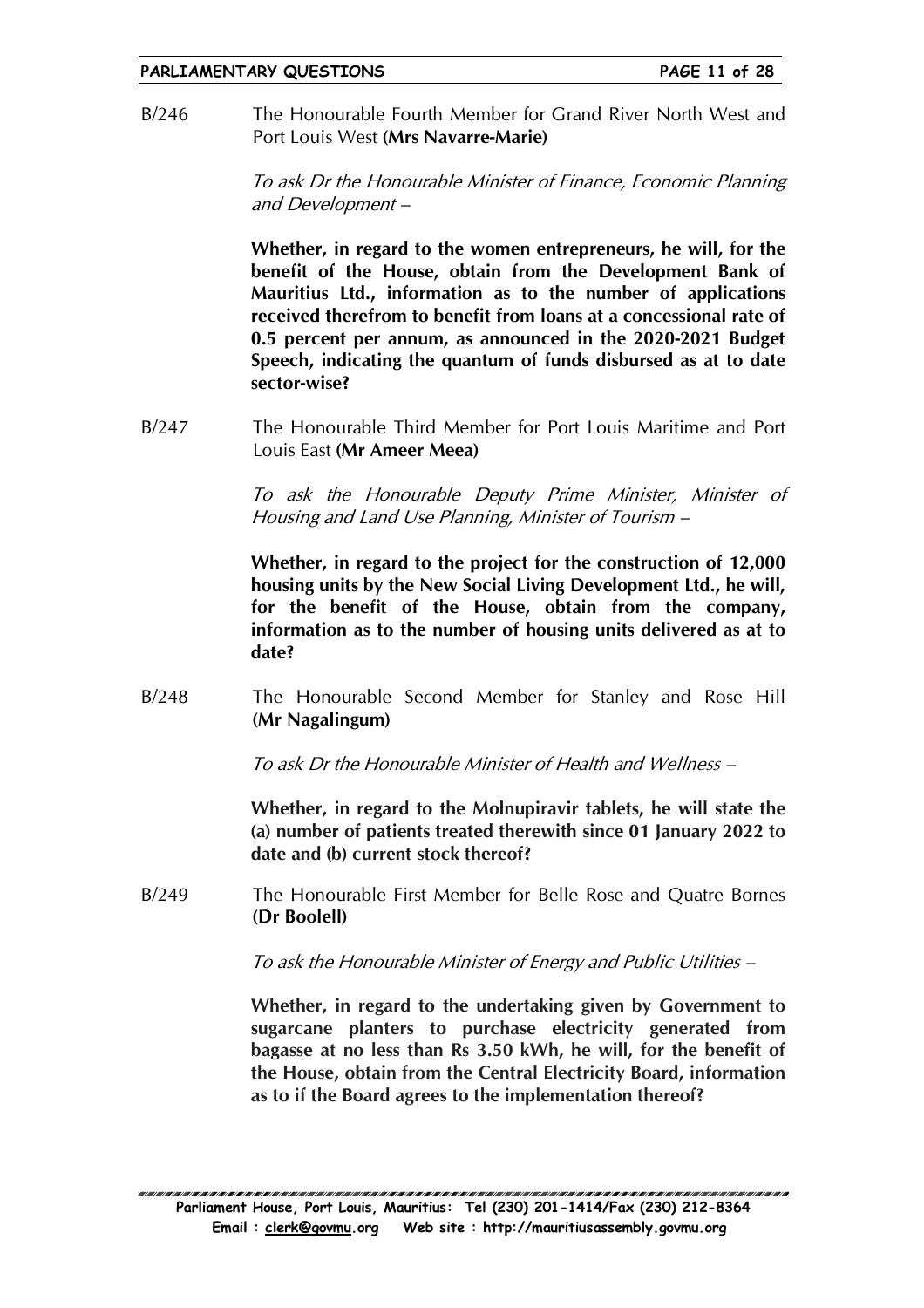The Honourable Third Member for Flacq and Bon Accueil  $B/250$ (Mr Nuckcheddy)

> To ask the Honourable Minister of Youth Empowerment, Sports and Recreation –

> Whether, in regard to the project for the construction of a swimming pool at Camp Garreau in Central Flacq, he will state where matters stand as to the implementation thereof?

 $B/251$ The Honourable Third Member for Pamplemousses and Triolet (Mr Woochit)

> To ask the Honourable Minister of National Infrastructure and Community Development-

> Whether, in regard to the Rs 872 million provided to address the issue of high-risk flood prone areas in Baie du Tombeau, Pointe aux Piments, Terre Rouge and Pamplemousses, in line with paragraph 40(e) of the Budget Speech 2021-2022, he will state the quantum thereof disbursed as at to-date, indicating the works progress achieved in relation to each project implemented thereunder?

 $B/252$ The Honourable Second Member for Port Louis North and Montagne Longue (Mrs Luchmun Rov)

> To ask Dr the Honourable Vice-Prime Minister, Minister of Local Government and Disaster Risk Management -

> Whether, in regard to the incinerator at Vallée des Prêtres, he will, for the benefit of the House, obtain from the Municipal City Council of Port Louis, information as to the date of coming into operation thereof?

 $B/253$ The Honourable First Member for La Caverne and Phoenix (Mr Lobine)

> To ask the Honourable the Attorney-General, Minister of Agro-Industry and Food Security -

> Whether, in regard to the creation of new endemic forests and parks, he will, for the benefit of the House, obtain information as to the number thereof completed as at to date, indicating the number of endemic trees that have been planted island-wide, since July 2021 to date?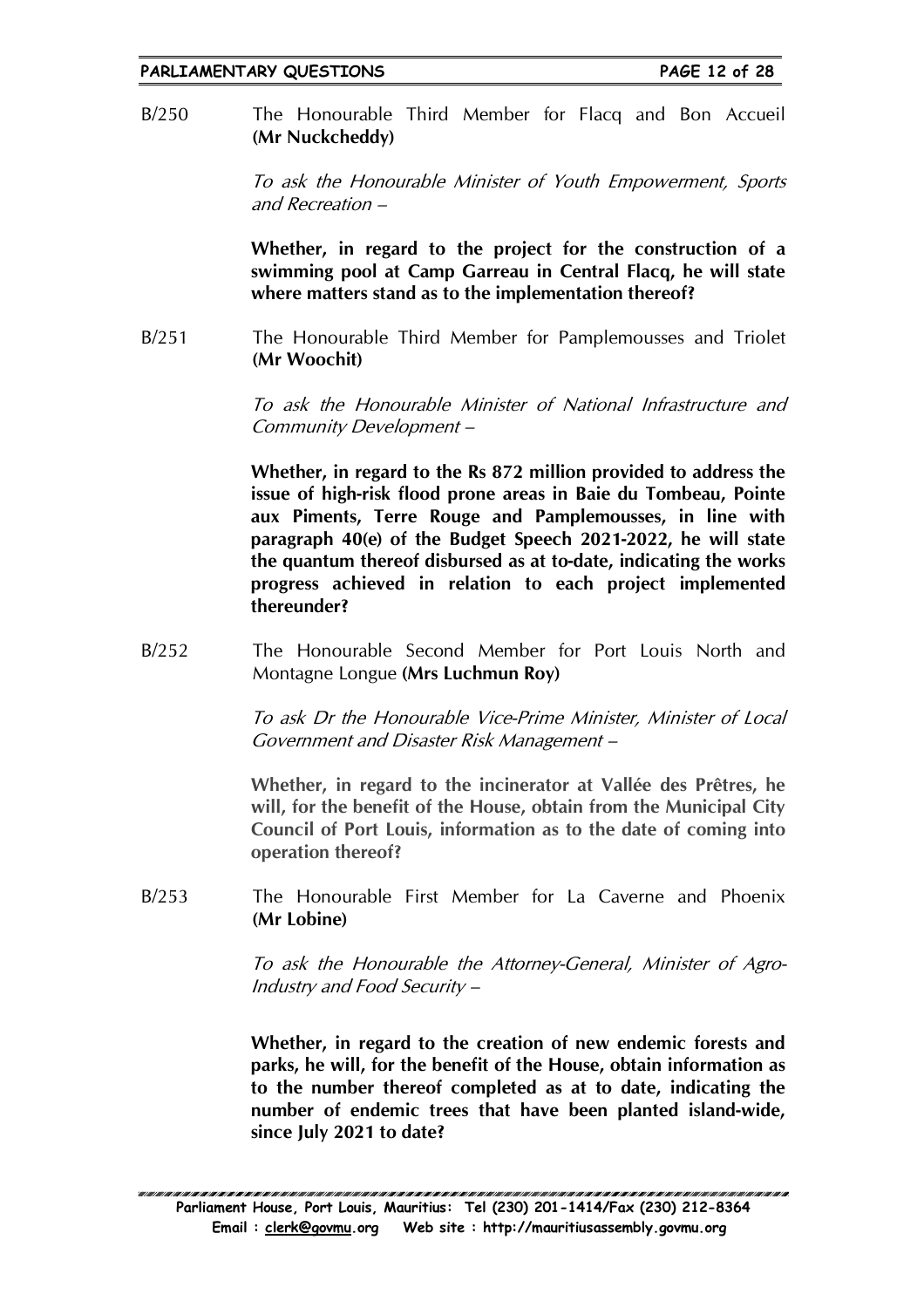The Honourable Second Member for Savanne and Black River  $B/254$ (Mrs Mayotte)

> To ask the Honourable Minister of Labour, Human Resource Development and Training, Minister of Commerce and Consumer Protection -

> Whether, in regard to the employment of foreign workers, he will state the number thereof recorded compared to the local workforce over the period 2020-2022?

 $B/255$ The Honourable Second Member for Vacoas and Floréal (Mr Bodha)

> To ask the Honourable the Attorney-General, Minister of Agro-Industry and Food Security-

> Whether, in regard to the National Wholesale Market, he will state when same will be operational?

 $B/256$ The Honourable Third Member for Port Louis South and Port Louis Central (Dr Aumeer)

To ask the Honourable Minister of Arts and Cultural Heritage –

Whether, in regard to the Haji Pilgrimage 2022, he will state (a) if the Kingdom of Saudi Arabia has implemented new regulations applicable to local hajj operators and (b) the flight arrangements being considered?

The Honourable Fourth Member for Grand River North West and  $B/257$ Port Louis West (Mrs Navarre-Marie)

> To ask the Honourable Vice-Prime Minister, Minister of Education, Tertiary Education, Science and Technology –

> Whether, in regard to the proposed development of a National e-Learning Platform, she will state where matters stand?

 $B/258$ The Honourable Third Member for Vieux Grand Port and Rose Belle (Ms Ramyad)

To ask Dr the Honourable Minister of Health and Wellness -

Whether, in regard to the COVID-19 pandemic, he will state the number of vaccines purchased as at to date having reached expiry date before usage, indicating the manner in which same have been disposed of and if there is any established protocol for disposal of vaccines?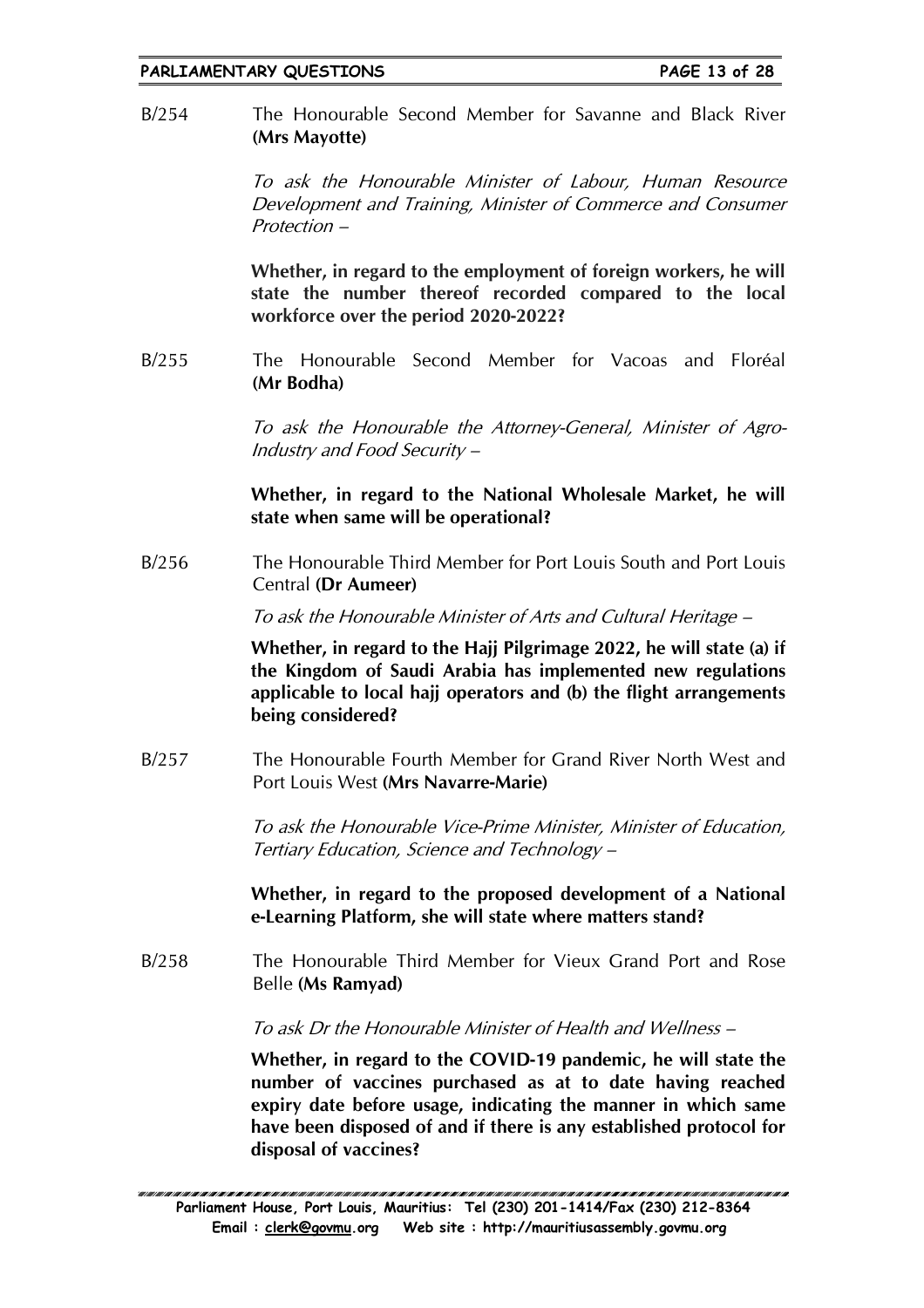The Honourable Third Member for Flacq and Bon Accueil  $R/259$ (Mr Nuckcheddy)

To ask the Honourable Minister of Energy and Public Utilities –

Whether, in regard to the uncompleted pipe laying works by Best Construct in the region of Bon Accueil, Belvedère, Brisée Verdière, La Tapie, Laventure, amongst others, he will, for the benefit of the House, obtain from the Central Water Authority, information as to where matters stand, indicating the expected completion dates thereof?

The Honourable Second Member for Beau Bassin and Petite  $B/260$ Rivière (Mrs Foo Kune-Bacha)

> To ask the Honourable Deputy Prime Minister, Minister of Housing and Land Use Planning, Minister of Tourism -

> Whether, in regard to tourism promotion and destination marketing, he will, for the benefit of the House, obtain from the Mauritius Tourism Promotion Authority, information as to (a) the quantum of funds spent in respect thereof since June 2021 to date (b) the target markets, including the quantum of funds spent on each and (c) where relevant, to whom contracts were awarded, indicating the fees paid and duration of contract?

 $B/261$ The Honourable Second Member for Grand' Baie and Poudre d'Or (Dr Gungapersad)

> To ask the Honourable Vice-Prime Minister, Minister of Education, Tertiary Education, Science and Technology -

> Whether, in regard to asian languages, she will state the policies of her Ministry on the teaching and learning thereof in State and **Private Grant Aided Secondary Schools?**

 $B/262$ The Honourable First Member for Vacoas and Floréal (Ms Joanna Bérenger)

> To ask the Honourable the Attorney-General, Minister of Agro-Industry and Food Security -

> Whether, in regard to banned hazardous pesticides, he will state, since 2018 to date, the number of controls effected in relation to the use thereof, indicating the (a) number of contraventions booked (b) quantity thereof seized and (c) estimated quantity thereof that illegally entered the local market?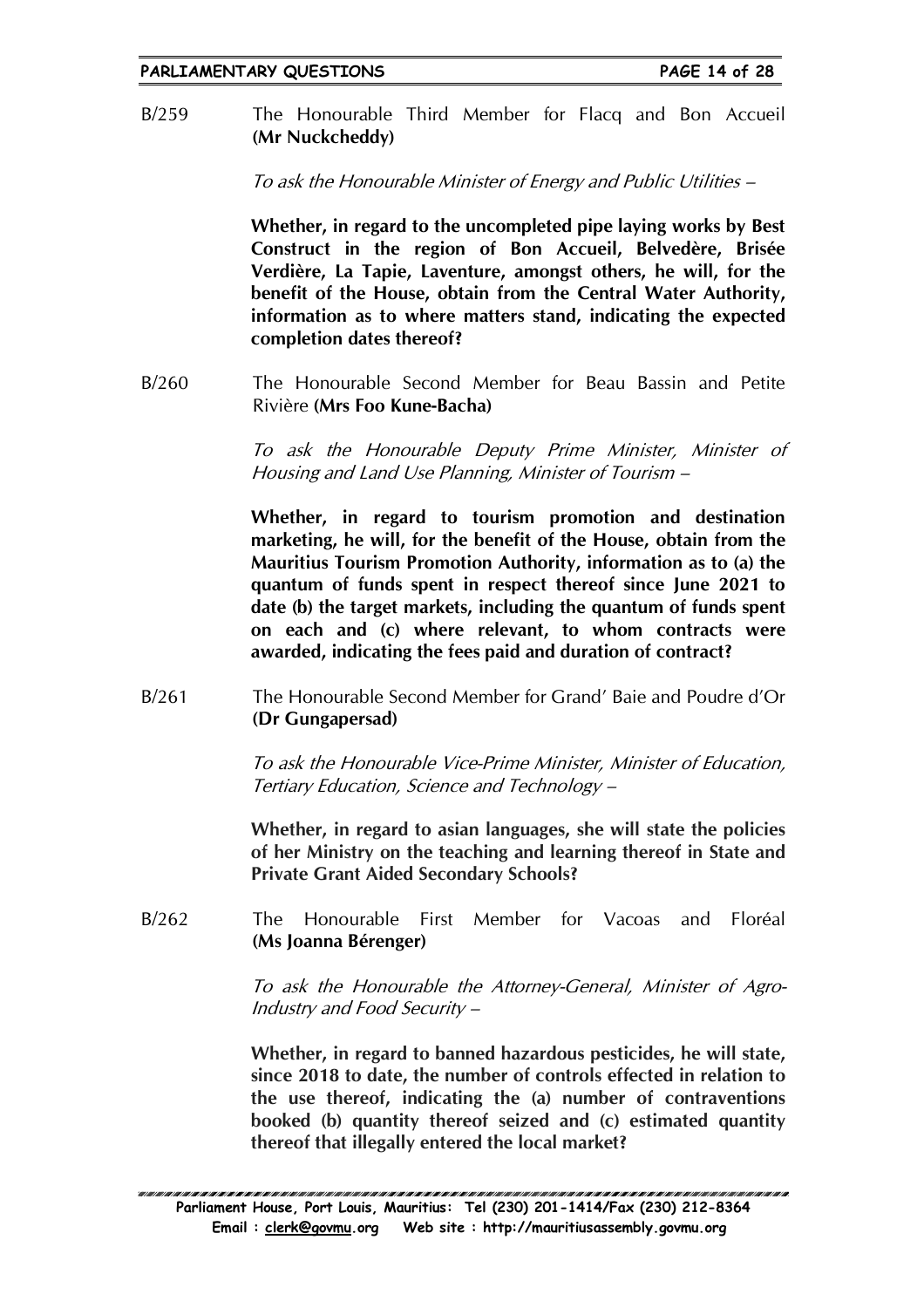The Honourable Second Member for Port Louis North and  $B/263$ Montagne Longue (Mrs Luchmun Roy)

> To ask the Honourable Minister of Environment, Solid Waste Management and Climate Change –

> Whether, in regard to the public beaches, he will state where matters stand as to the implementation of projects earmarked for the easing of access thereto of persons with disabillities?

 $B/264$ The Honourable Third Member for Port Louis North and Montagne Longue (Ms Tour)

To ask Dr the Honourable Minister of Health and Wellness -

Whether, in regard to dangerous drugs, he will state the additional measures taken by his Ministry for the control thereof in the wake of the recommendations of the latest Commission of inquiry on Drugs?

The Honourable Fourth Member for Vacoas and Floréal  $B/265$ (Ms Anguetil)

> To ask the Honourable Minister of Gender Equality and Family  $W$ elfare –

> Whether, in regard to the International Women Entrepreneurs Show mission in Dubai held in October 2021, she will state the (a) composition of the delegation of her Ministry which attended same and (b) outcome of the mission?

The Honourable Second Member for Savanne and Black River  $R/266$ (Mrs Mayotte)

To ask Dr the Honourable Minister of Health and Wellness -

Whether, in regard to medical cannabis, he will state where matters stand as to the consideration for the use thereof in **Mauritius?** 

 $R/267$ The Honourable Third Member for Grand River North West and Port Louis West (Mr Armance)

To ask Dr the Honourable Minister of Health and Wellness –

Whether, in regard to the Medical Negligence Standing Committee, he will state the number of cases reported thereto since lune 2020 to date, indicating (a) the number thereof referred for Police inquiry or further inquiry and (b) the number of cases in which disciplinary actions have been taken?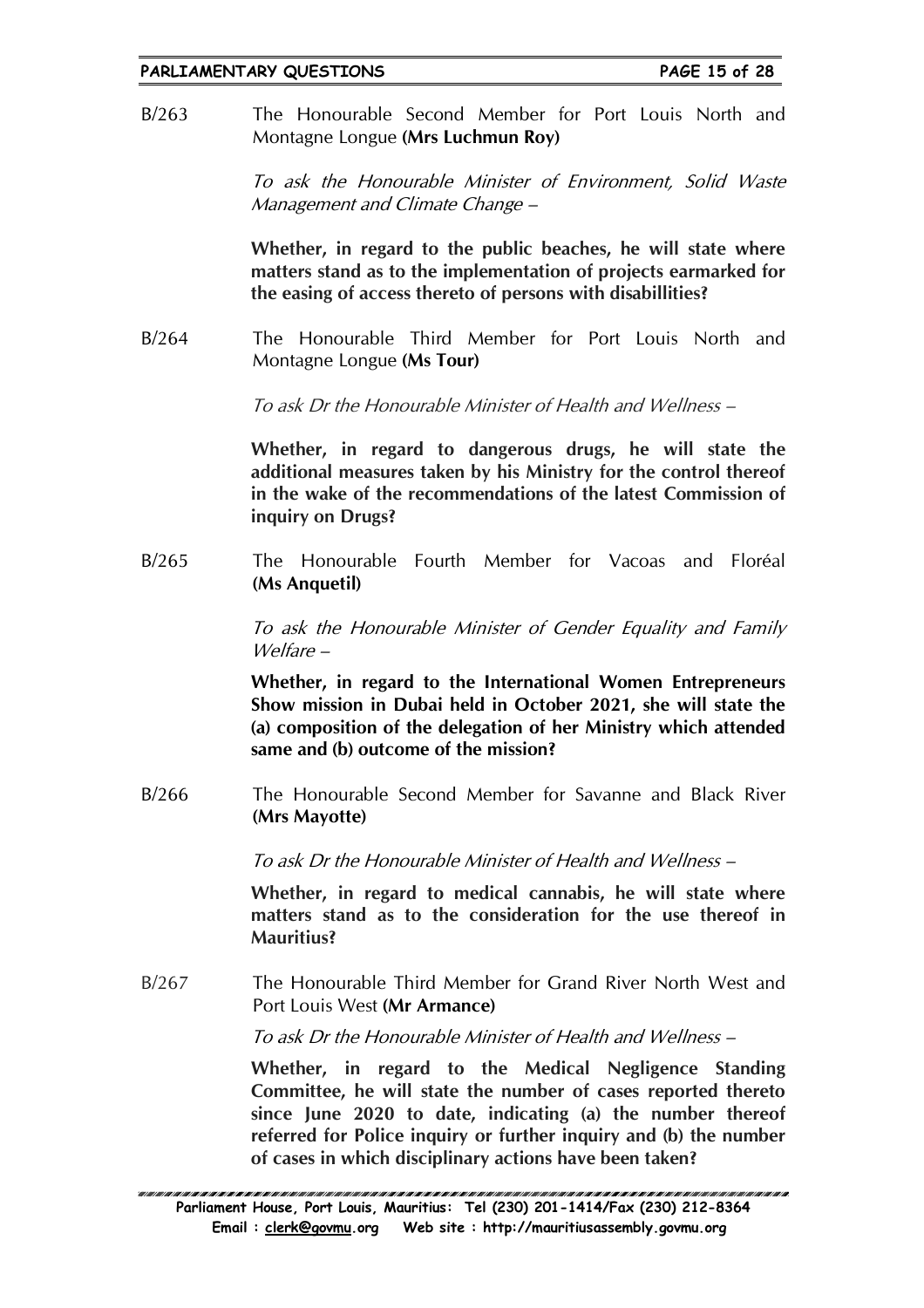The Honourable Second Member for Beau Bassin and Petite  $B/268$ Rivière (Mrs Foo Kune-Bacha)

To ask Dr the Honourable Minister of Health and Wellness -

Whether, in regard to obese and overweight children, he will state the percentages thereof in Mauritius since the year 2014 to date, indicating (a) the percentages thereof suffering from diabetes, and (b) if consideration will be given for the banning of advertising of high fat, salt or sugar (HFSS) food or drink products directed towards children?

The Honourable Third Member for Beau Bassin and Petite Rivière  $B/269$ (Mr Ouirin)

> To ask the Honourable Minister of Youth Empowerment, Sports and Recreation -

> Whether, in regard to the Judo discipline, he will, for the benefit of the House, obtain from the Mauritius Judo Federation, information as to where matters stand pertaining to the request for recognition from 18 Judo clubs since 2019, indicating the actions taken by his Ministry to facilitate the affiliation process with the Mauritius Judo Federation and, if not, why not?

 $B/270$ The Honourable First Member for Mahebourg and Plaine Magnien (Mr Ramful)

> To ask the Honourable Minister of National Infrastructure and Community Development-

> Whether, in regard to the renovation works of Cavendish Bridge at Ville Noir, Mahebourg, he will, for the benefit of the House, obtain from the Road Development Authority, information as to the (a) nature of the works carried out and (b) contract value thereof?

 $B/271$ The Honourable Third Member for Mahebourg and Plaine Magnien (Mr Doolub)

To ask Dr the Honourable Minister of Health and Wellness –

Whether, in regard to the renovation of the Mahebourg Hospital, he will state where matters stand?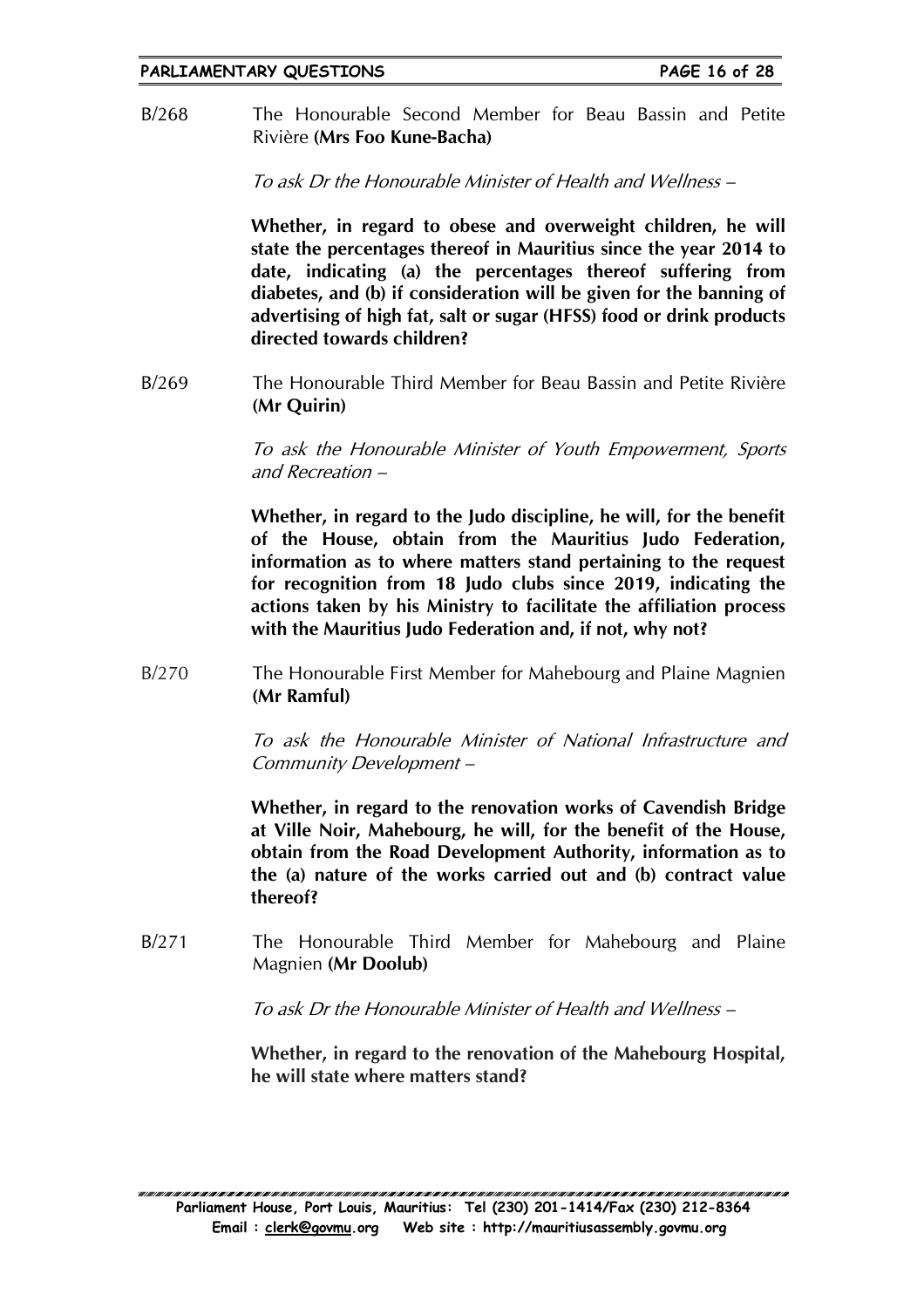The Honourable Second Member for Stanley and Rose Hill  $B/272$ (Mr Nagalingum)

> To ask the Honourable Deputy Prime Minister, Minister of Housing and Land Use Planning, Minister of Tourism –

> Whether, in regard to tourist arrivals, he will state the number thereof since 01 January 2022 to date, indicating the number thereof having been COVID-19 positive tested and the number thereof having been admitted to the ENT Hospital?

 $B/273$ The Honourable Fourth Member for Port Louis Maritime and Port Louis East (Mr Juman)

> To ask the Honourable Minister of Youth Empowerment, Sports and Recreation -

> Whether, in regard to the Côte d'Or National Sports Complex, he will, for the benefit of the House, obtain from the Mauritius Multisports Infrastructure Ltd., information as to (a) the repairs, renovation and upgrading works carried out thereat since 01 July 2021 to date, indicating the cost thereof and (b) if it has generated its own revenue as at to date and, if so, indicate the quantum thereof and, if not, why not?

The Honourable Third Member for Grand River North West and  $B/274$ Port Louis West (Mr Armance)

> To ask the Honourable Minister of Gender Equality and Family  $W$ elfare –

> Whether, in regard the foster care programme, she will give details thereof, indicating the (a) outcome thereof and (b) number of children placed in foster care since 2017 to date?

 $B/275$ The Honourable Third Member for Pamplemousses and Triolet (Mr Woochit)

> To ask Dr the Honourable Vice-Prime Minister, Minister of Local Government and Disaster Risk Management -

> Whether, in regard to the proposed construction of 16 incinerators island-wide, as announced in the Budget Speech 2019/2021, he will state where matters stand?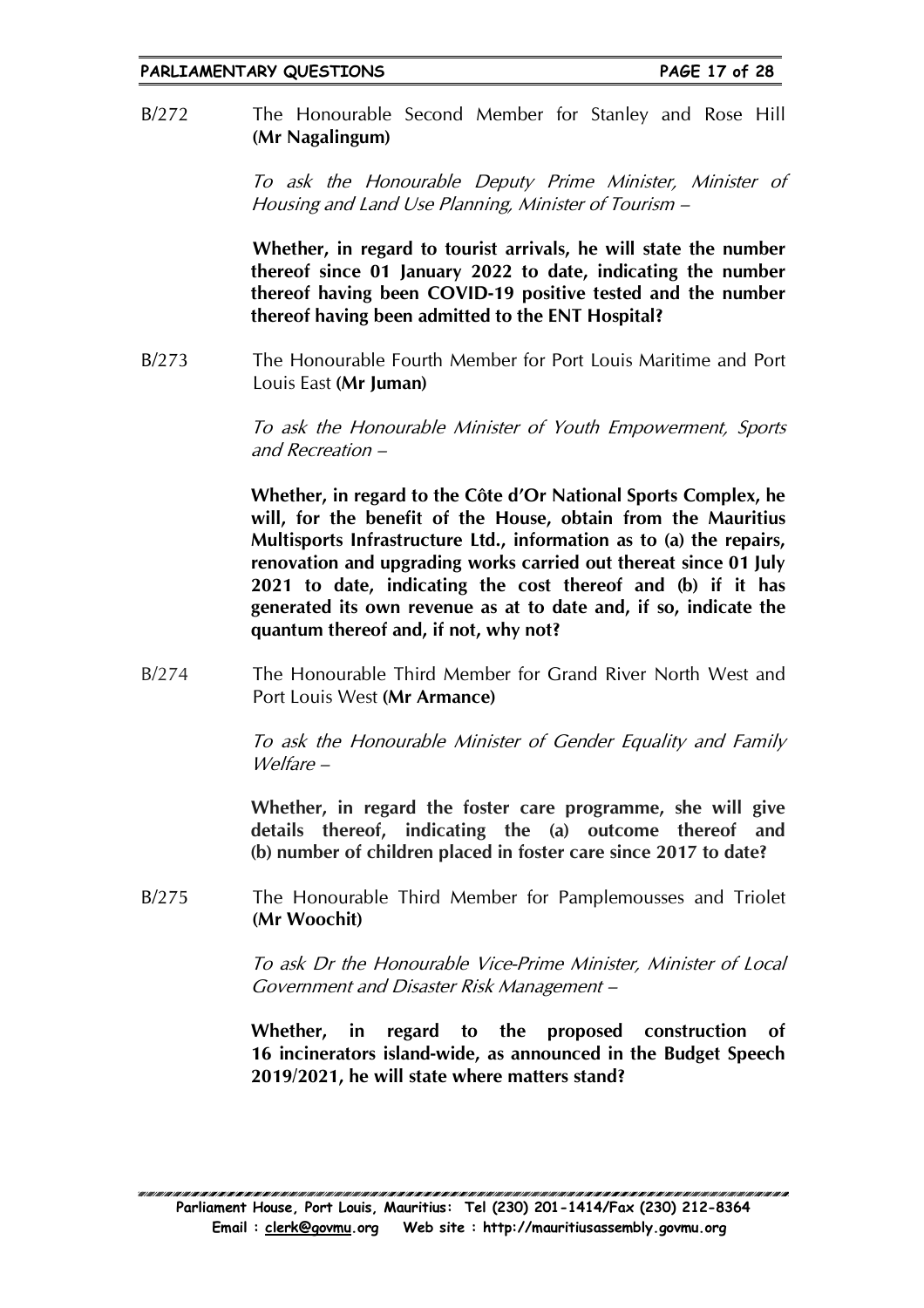The Honourable Third Member for Port Louis South and Port Louis  $B/276$ Central (Dr Aumeer)

To ask Dr the Honourable Minister of Health and Wellness -

Whether, in regard to the SAMU, he will state (a) the number of doctors currently serving same, indicating the capacity in which they are currently employed and (b) plan, if any, to increase the staffing and logistics thereof in the light of the demands for emergency services?

 $B/277$ The Honourable Second Member for Curepipe and Midlands (Mr Yeung Sik Yuen)

> To ask Dr the Honourable Vice-Prime Minister, Minister of Local Government and Disaster Risk Management -

> Whether, in regard to the drains project in Morcellement Domah, 16ème Mille, he will, for the benefit of the House, obtain from the District Council of Grand Port, information as to where matters stand as to the implementation thereof?

 $B/278$ The Honourable First Member for Belle Rose and Quatre Bornes (Dr Boolell)

> To ask the Honourable Deputy Prime Minister, Minister of Housing and Land Use Planning, Minister of Tourism –

> Whether, in regard land, he will state the number of acres thereof converted over the past twenty vears for residential/commercial purposes, indicating (a) the mitigating measures taken to protect the middle-class group from being priced out of the market and (b) if consideration will be given for the introduction of a revised National Development Strategy to ensure that the use thereof in the country is determined by strategic national needs instead of purely mercantilist considerations?

 $B/279$ The Honourable Second Member for Beau Bassin and Petite Rivière (Mrs Foo Kune-Bacha)

## To ask Dr the Honourable Minister of Health and Wellness -

Whether, in regard to COVID-19 vaccines, he will state (a) in each case, the quantity thereof in stock, indicating (i) the maximum shelf life at the temperatures currently stored and (ii) how temperature requirements are ensured and (b) how the cold chain is maintained during the transportation thereof?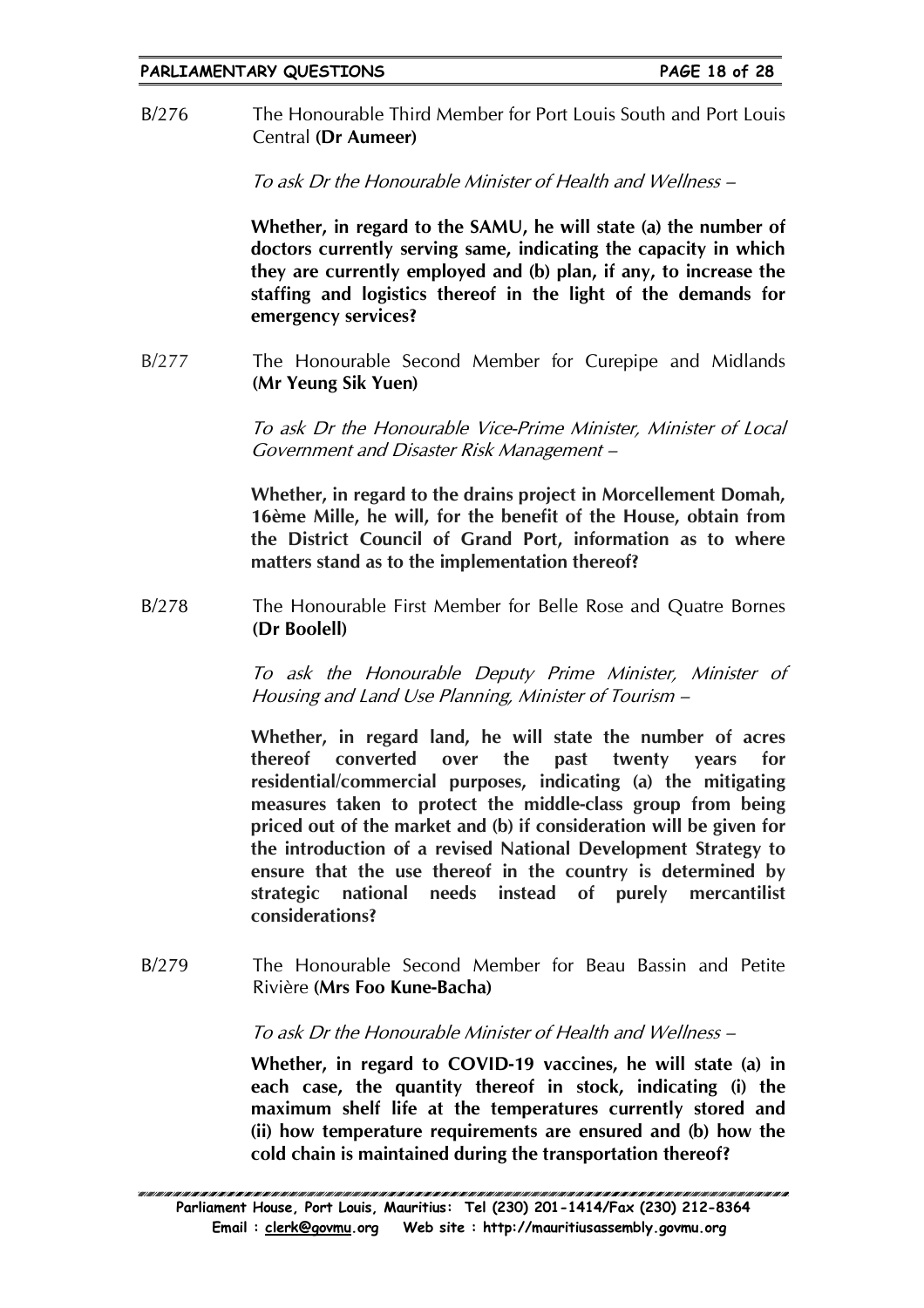The Honourable Third Member for Port Louis Maritime and Port  $B/280$ Louis East (Mr Ameer Meea)

> To ask the Honourable Minister of Social Integration, Social Security and National Solidarity –

> Whether, in regard to Corporate Social Responsibility, she will, for the benefit of the House, obtain from the National Social Inclusion Foundation, information as to the quantum of funds received as contributions and disbursed, respectively as at 30 June 2021?

 $R/281$ The Honourable Second Member for Port Louis Maritime and Port Louis East (Mr Abbas Mamode)

> To ask the Honourable Minister of Blue Economy, Marine Resources, Fisheries and Shipping –

> Whether, in regard to the proposed allocation of 500 fishermen cards and the implementation of a retirement scheme for fishers, he will state where matters stand?

 $B/282$ The Honourable First Member for La Caverne and Phoenix (Mr Lobine)

> To ask Dr the Honourable Vice-Prime Minister, Minister of Local Government and Disaster Risk Management -

> Whether, in regard to the actual location of the Market Fair of Vacoas, he will, for the benefit of the House, obtain from the Municipal Council of Vacoas Phoenix, information as to (a) the cost incurred for the relocation of stalls due to the Metro Express Project (b) when renovation works were carried out thereat and the costs thereof and (c) the immediate measures taken for the market users and stall occupiers to operate in an environment conducive to proper health, safety and sanitary requirements?

The Honourable Fourth Member for Vacoas and Floréal  $B/283$ (Ms Anguetil)

> To ask the Honourable Minister of Gender Equality and Family Welfare –

> Whether, in regard to La Cigogne and La Marguerite Shelters managed by the Children's Foundation, she will state the actions taken, if any, by her Ministry for non-submission of the respective accounts thereof?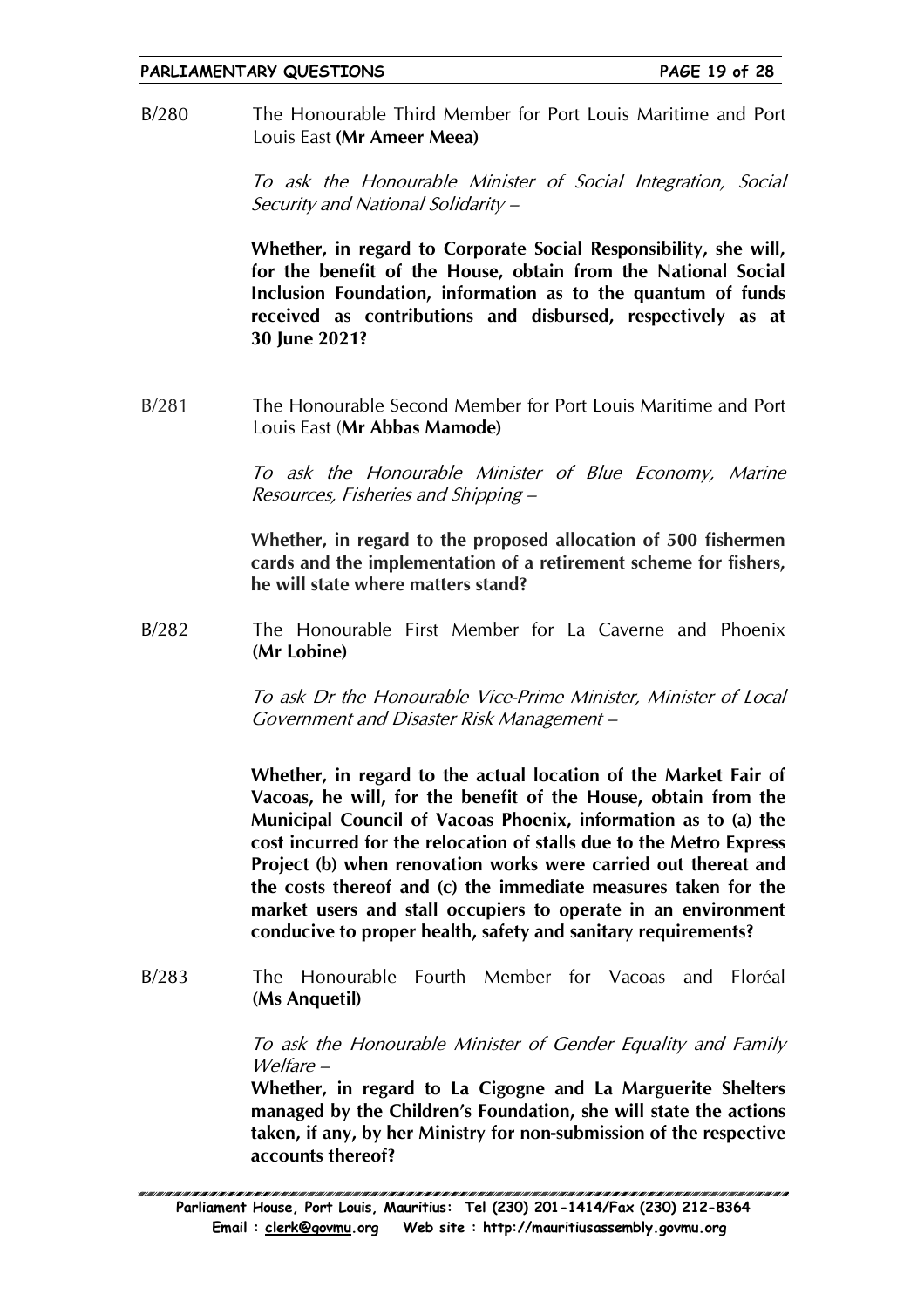The Honourable Second Member for Curepipe and Midlands  $B/284$ (Mr Yeung Sik Yuen)

> To ask the Honourable the Attorney-General, Minister of Agro-Industry and Food Security -

> Whether, in regard to the transfer of tenancy for planters over 60 years old, he will state if his Ministry is envisaging a change of policy and, if so, give details thereof and indicate if he is in presence of representations from planters in relation thereto?

The Honourable Third Member for Mahebourg and Plaine  $B/285$ Magnien (Mr Doolub)

> To ask the Honourable Minister of National Infrastructure and Community Development-

> Whether, in regard to the torrential rainfalls in the region of Plaine Magnien, from 01 to 03 April 2022 and subsequent flooding, he will, for the benefit of the House, obtain from the Land Drainage Authority, information as to the reasons therefor, indicating the remedial measures being envisaged?

 $B/286$ Honourable First Member for Vacoas and Floréal The (Ms Joanna Bérenger)

> To ask the Honourable Minister of Environment, Solid Waste Management and Climate Change -

> Whether, in regard to the Solar Water Heater Grant Scheme, he will state if the implementation thereof has achieved the target set in terms of the Long-Term Energy Strategy Action Plan and, if not, why not?

The Honourable Third Member for Port Louis South and Port Louis  $B/287$ Central (Dr Aumeer)

To ask Dr the Honourable Minister of Health and Wellness -

Whether, in regard to the quarantines, he will state, since March 2021 to date, the facilities used therefor, indicating in each case, the (a) number of persons residing thereat on behalf of his Ministry (b) charges claimed per day per person and (c) total quantum of funds disbursed as at to date?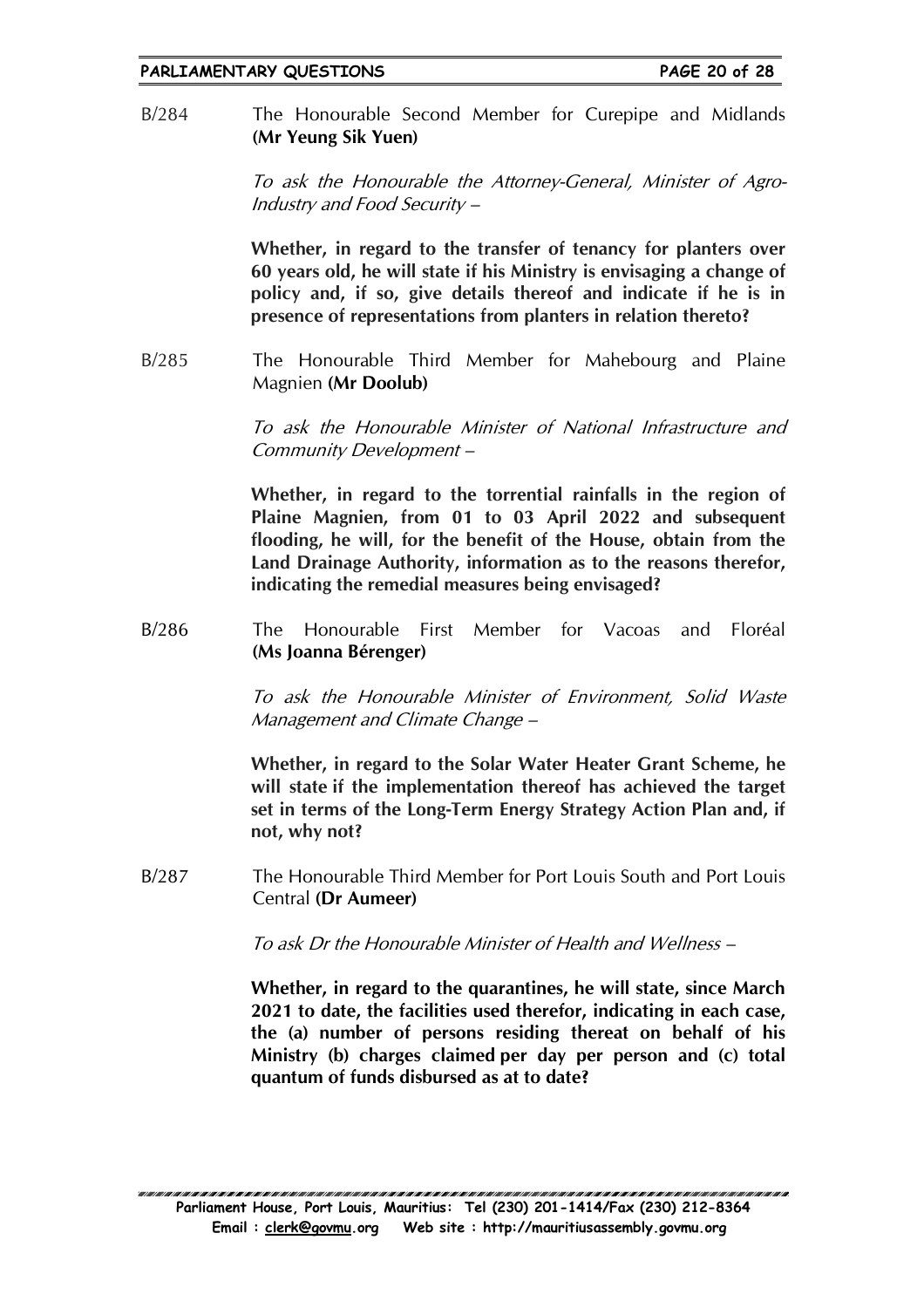Member for  $B/288$ The Honourable First Vacoas and Floréal (Ms Joanna Bérenger)

> To ask the Honourable Minister of Blue Economy, Marine Resources, Fisheries and Shipping –

> Whether, in regard to the ecological survey carried out at eight sites in Agalega Island in March 2021, he will state (a) who carried out same (b) if a tender exercise was carried out therefor and (c) if the outcome thereof will be made public, and if not. why not?

 $B/289$ The Honourable Third Member for Beau Bassin and Petite Rivière (Mr Quirin)

> To ask the Honourable Vice-Prime Minister, Minister of Education, Tertiary Education, Science and Technology -

> Whether, in regard to the Kreol Morisien, she will state the number of teachers available for the teaching thereof in primary schools, indicating (a) the number of in-service General Purpose Educators seconded for duty therefor since 2012 to date, indicating the conditions of employment thereof (b) the number of Educators therefor recruited since 2013 to date, indicating the conditions of employment thereof and (c) if consideration will be given for the granting of the status of Kreol Morisien Educator to the General Purpose Educators seconded for duty therefor since 2012 to date and, if not, why not?

 $B/290$ The Honourable Second Member for Stanley and Rose Hill (Mr Nagalingum)

To ask the Honourable Minister of Energy and Public Utilities -

Whether, in regard to water supply, he will, for the benefit of the House, obtain from the Central Water Authority, information as to where matters stand as to the possibility thereof on a 24/7 basis following the recent heavy rainfalls and the fact that most of our reservoirs are in full capacity?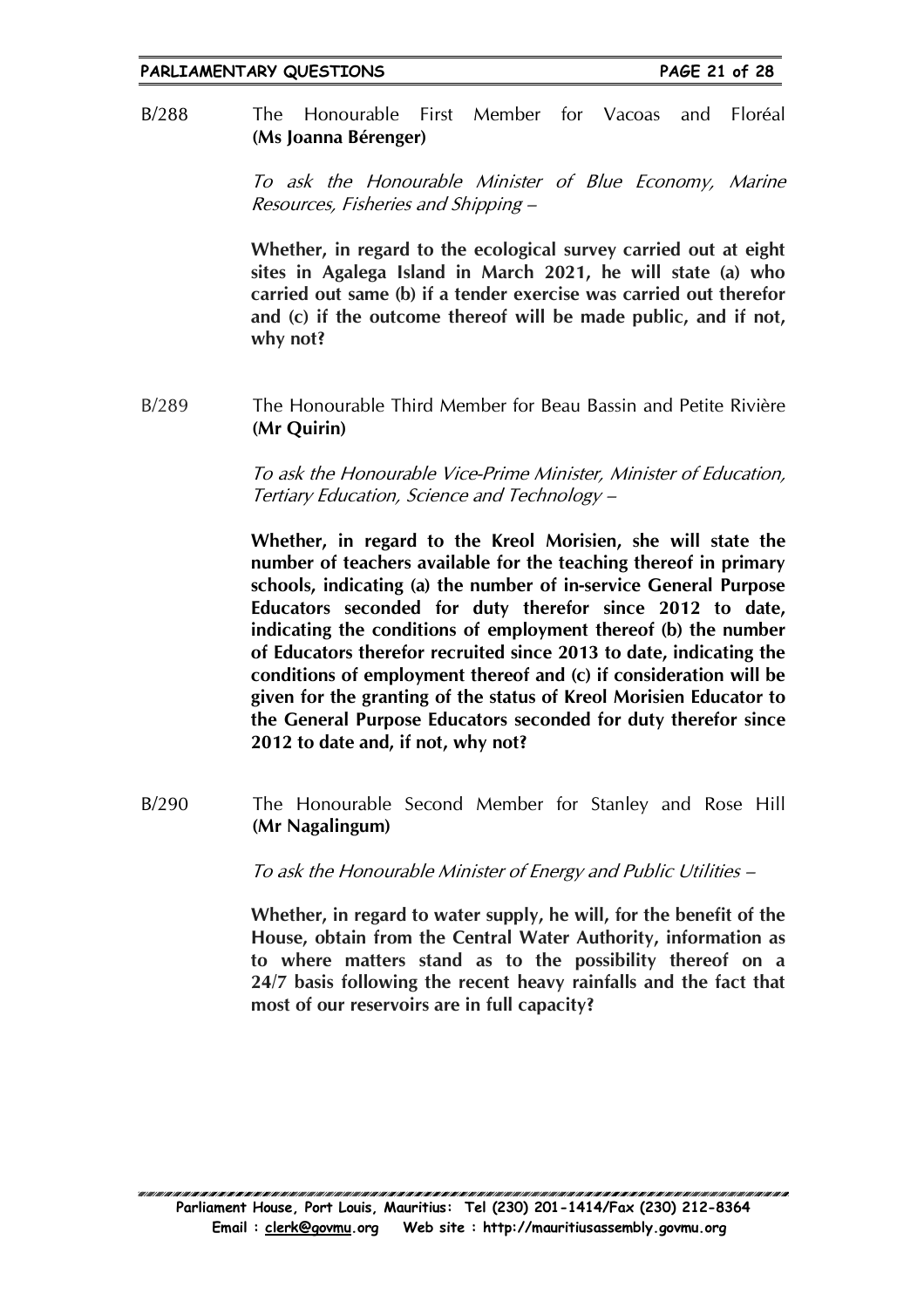$B/291$ The Honourable Third Member for Flacq and Bon Accueil (Mr Nuckcheddy)

> To ask the Honourable Minister of National Infrastructure and Community Development-

> Whether, in regard to the construction of drains, he will, for the benefit of the House, obtain from the Land Drainage Authority, information as to the measures, if any, being proposed in cases where (a) wayleaves are being denied by private owners and (b) owners are not being identified in respect thereof?

 $B/292$ The Honourable Fourth Member for Port Louis Maritime and Port Louis East (Mr Iuman)

> To ask Dr the Honourable Minister of Finance, Economic Planning and Development -

> Whether, in regard to the Chief Executive Officer of the Economic Development Board, he will, for the benefit of the House, obtain from the Board, information as to the (a) salary, allocations and other fringe benefits drawn and (b) overseas missions attended since his appointment, indicating the cost thereof, including air tickets and *per diem* allowances?

The Honourable Third Member for Grand River North West and  $B/293$ Port Louis West (Mr Armance)

> To ask Dr the Honourable Minister of Finance, Economic Planning and Development -

> Whether, in regard to the report of the World Bank on 'Mauritius-Systematic Country Diagnostic (SCD) update' dated January 2022, he will state if he has taken cognizance of the conclusions thereof, indicating the remedial measures he proposes to take in relation thereto?

 $R/294$ The Honourable Third Member for Beau Bassin and Petite Rivière (Mr Quirin)

> To ask the Honourable Minister of Youth Empowerment, Sports and Recreation -

> Whether, in regard to football, he will (a) state if his Ministry has been officially informed by the Mauritius Football Association (MFA) that the 2021-22 season has been cancelled and, if so, give details thereof and (b) obtain from the MFA, information as to when all national leagues, including the women league, for 2022-23 season will start, indicating the terms and conditions thereof?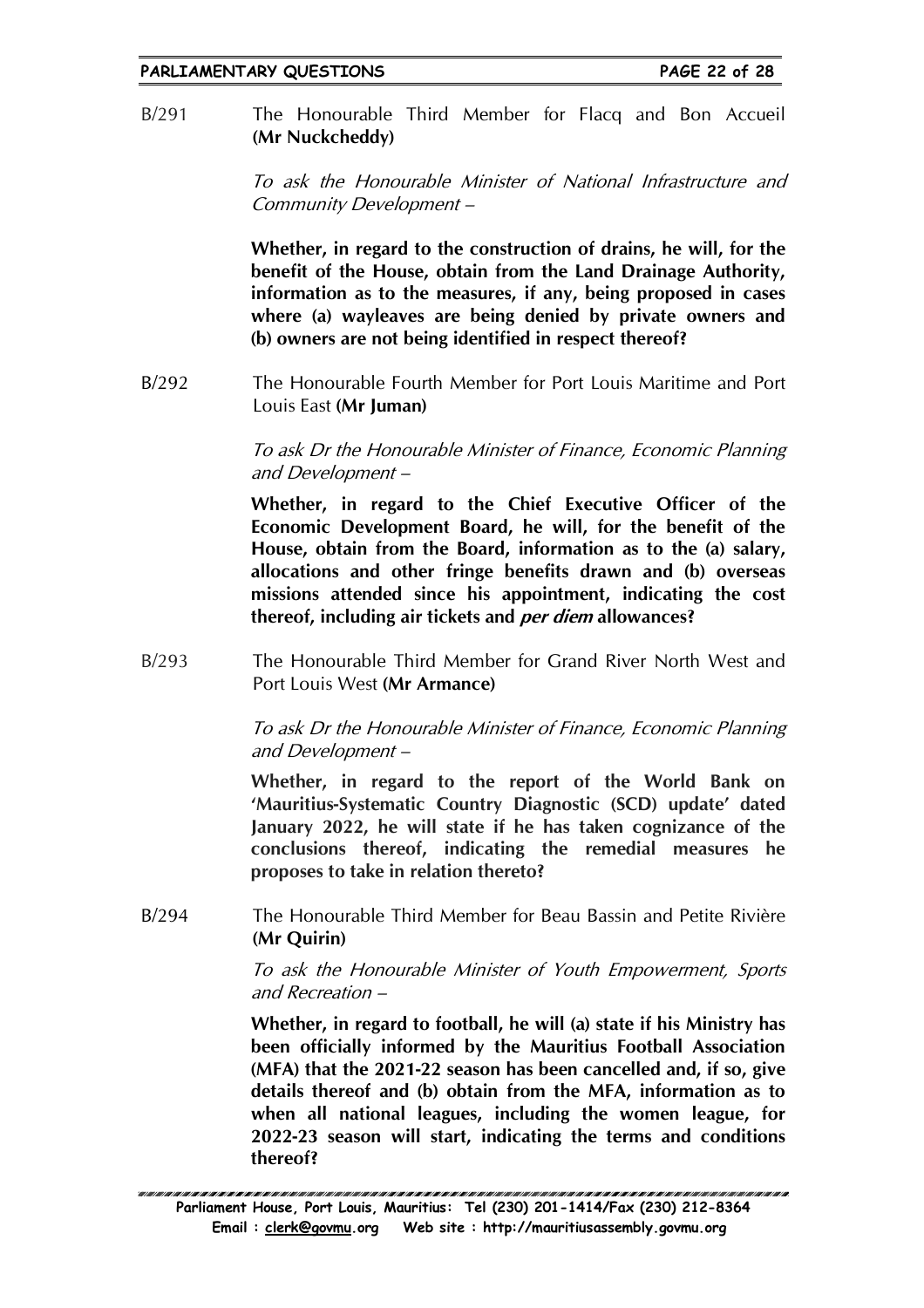The Honourable First Member for Port Louis South and Port Louis B/295 Central (Mr Osman Mahomed)

> To ask Dr the Honourable Vice-Prime Minister, Minister of Local Government and Disaster Risk Management -

> Whether, in regard to the on-going construction of industrial parks for small and medium enterprises at Plaine Magnien, allegedly responsible for the flooding of several houses on Sunday 03 April 2022, he will, for the benefit of the House, obtain from the local authorities concerned therewith, information as to if the said project was issued will all required permits and clearances, including from the Land Drainage Authority?

 $B/296$ The Honourable Second Member for La Caverne and Phoenix (Mr Assirvaden)

To ask the Honourable Minister of Energy and Public Utilities -

Whether, in regard to the Central Electricity Board (CEB), he will, for the benefit of the House, obtain therefrom, information as to the surplus accruing from the operations thereof and the reserves and accumulated surpluses for each financial year since 2015 to date, indicating (a) how same have been utilized and (b) the contributions to the Consolidated Fund and investment in CEB-owned private companies yearly since financial year 2015 to date?

 $B/297$ The Honourable Third Member for Beau Bassin and Petite Rivière (Mr Quirin)

> To ask the Honourable Minister of Social Integration, Social Security and National Solidarity -

> Whether, in regard to the Recertification of Beneficiaries on the Social Register of Mauritius, she will state the total number of beneficiaries/households for the year 2022, indicating the number thereof (a) having signed their social contract as at to date, indicating the duration and terms and conditions thereof and (b) whose social contract (i) are pending, giving reasons therefor and (ii) have been cancelled?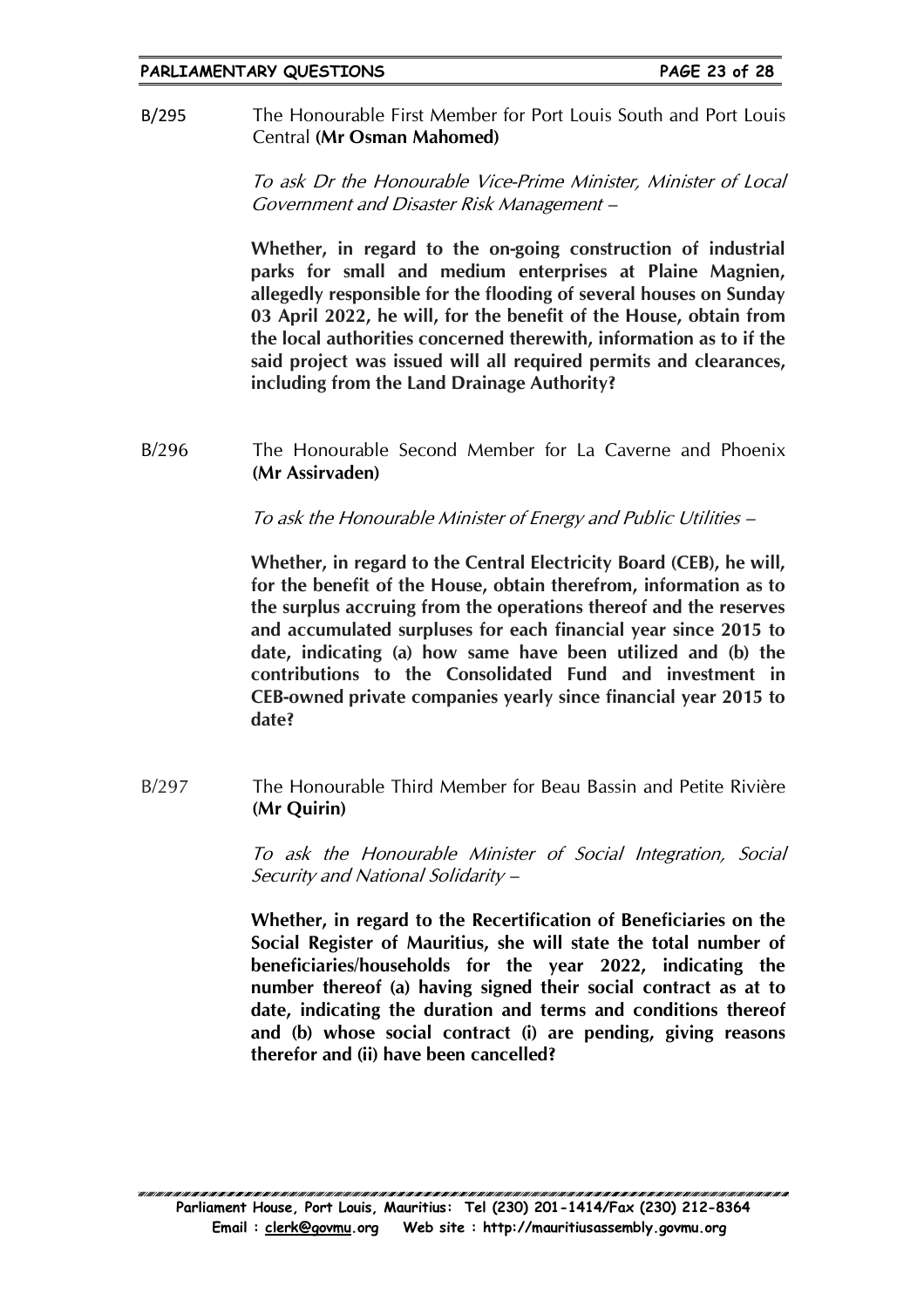The Honourable Second Member for La Caverne and Phoenix  $R/298$ (Mr Assirvaden)

To ask Dr the Honourable Minister of Health and Wellness -

Whether, in regard to medical wastes, he will state the current collection policy thereof in the hospitals, medi-clinics and healthcare centres, indicating the (a) number of medical incineration units presently being utilised therefor and (b) if the implementation of a new policy therefor is being considered and, if so, give details thereof?

 $B/299$ The Honourable Third Member for Mahebourg and Plaine Magnien (Mr Doolub)

> To ask the Honourable Minister of Labour, Human Resource Development and Training, Minister of Commerce and Consumer Protection -

> Whether, in regard to the consumer goods in respect of which, Government provided a subsidy of Rs 500 million, he will state if consideration will be given for the said products to be further subsidised after June 2022?

 $B/300$ The Honourable Third Member for Port Louis Maritime and Port Louis Fast (Mr Ameer Meea)

> To ask Dr the Honourable Minister of Finance, Economic Planning and Development-

> Whether, in regard to tenders, he will state the measures put in place for the strict compliance of directives, issued by the Procurement Policy Office, by public bodies?

 $B/301$ The Honourable Second Member for Port Louis South and Port Louis Central (Mr Uteem)

> To ask the Honourable Minister of Industrial Development, SMEs and Cooperatives -

> Whether, in regard to the 10-year Master Plan for the small and medium enterprise sector, he will, for the benefit of the House, obtain from SME Mauritius Ltd., information as to the quantum of funds budgeted for each financial year since 2017/2018 to 2021/2022 in relation to each scheme implemented thereunder. indicating the quantum thereof disbursed and number of small and medium enterprises having benefitted thereunder?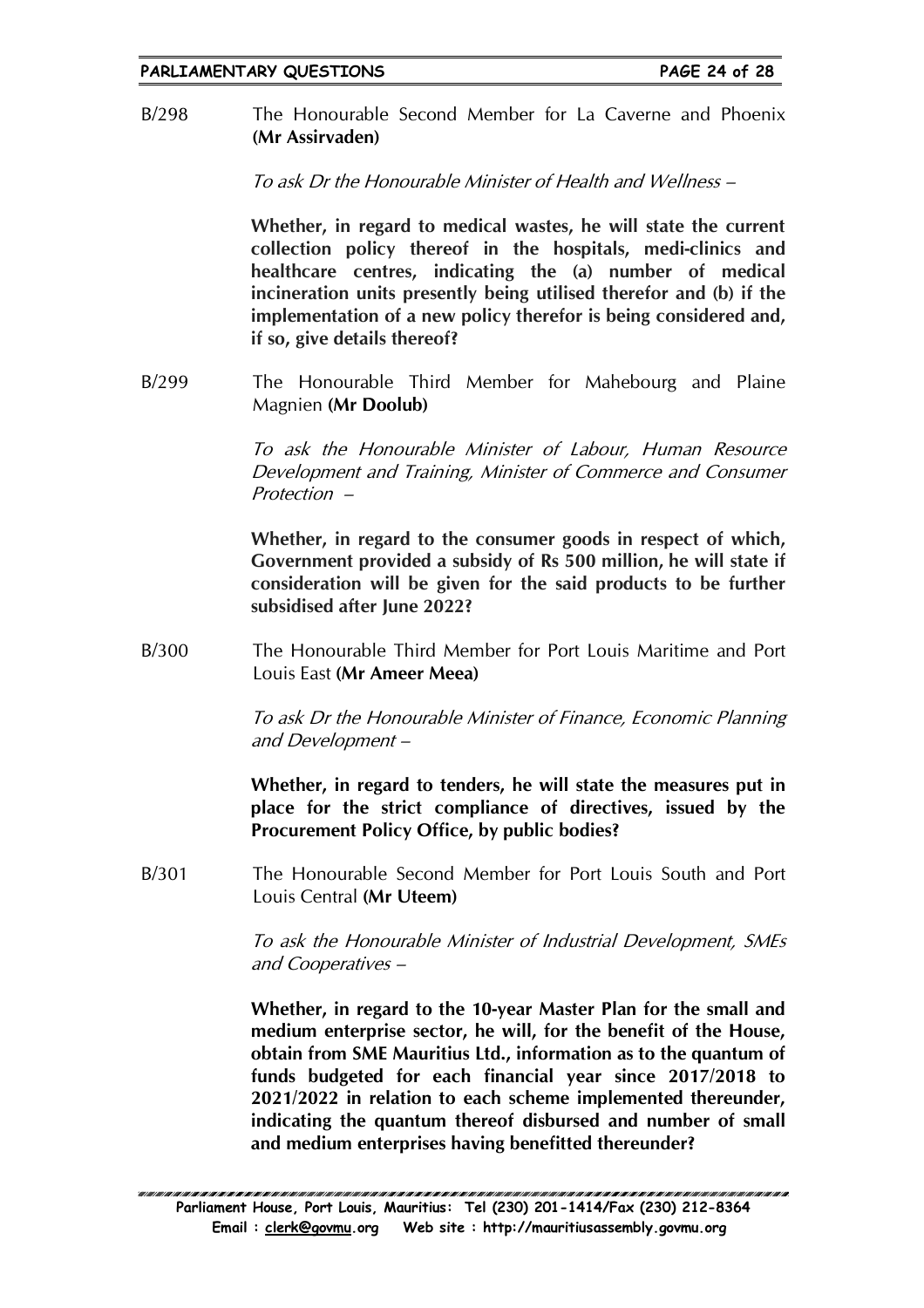$B/302$ The Honourable First Member for Mahebourg and Plaine Magnien (Mr Ramful)

> To ask Dr the Honourable Vice-Prime Minister, Minister of Local Government and Disaster Risk Management -

> Whether, in regard to the construction of the building by SME Ltd in Plaine Magnien, he will, for the benefit of the House, obtain from the District Council of Grand Port (a) information as to if (i) a building and land use permit was obtained therefor and if the constructions are being carried out as per approved plan and (ii) the building site is found in or near marshy land and, if so, has an Environment Impact Assessment been obtained prior thereto (b) if an inquiry has been carried out to assess the incidence thereof, if any, on the recent flooding in the locality and (c) table all documents and clearances pertaining thereto?

 $B/303$ The Honourable Third Member for Mahebourg and Plaine Magnien (Mr Doolub)

> To ask the Honourable Minister of National Infrastructure and Community Development-

> Whether, in regard to the implementation of Phase 1 of the Flood Mitigation Project in Mare Tabac, he will state the (a) reasons for the delay for the completion thereof over the period April to December 2021 and (b) cost thereof?

 $B/304$ The Honourable Second Member for Port Louis Maritime and Port Louis East (Mr Abbas Mamode)

> To ask the Honourable Minister of National Infrastructure and Community Development-

> Whether, in regard to the roundabouts on motorways and classified roads, he will state if Traffic Impact Assessments are carried out thereat, indicating if consideration will be given for a review of the layout thereof to enhance security thereat?

 $B/305$ The Honourable Second Member for Port Louis South and Port Louis Central (Mr Uteem)

> To ask Dr the Honourable Minister of Finance, Economic Planning and Development -

> Whether, in regard to each of the Special and Extra Budgetary Fund, he will state (a) the current balance thereof and (b) for the period 01 July 2021 to date, the amount (i) received therein and (ii) paid therefrom, identifying the purpose for each payment?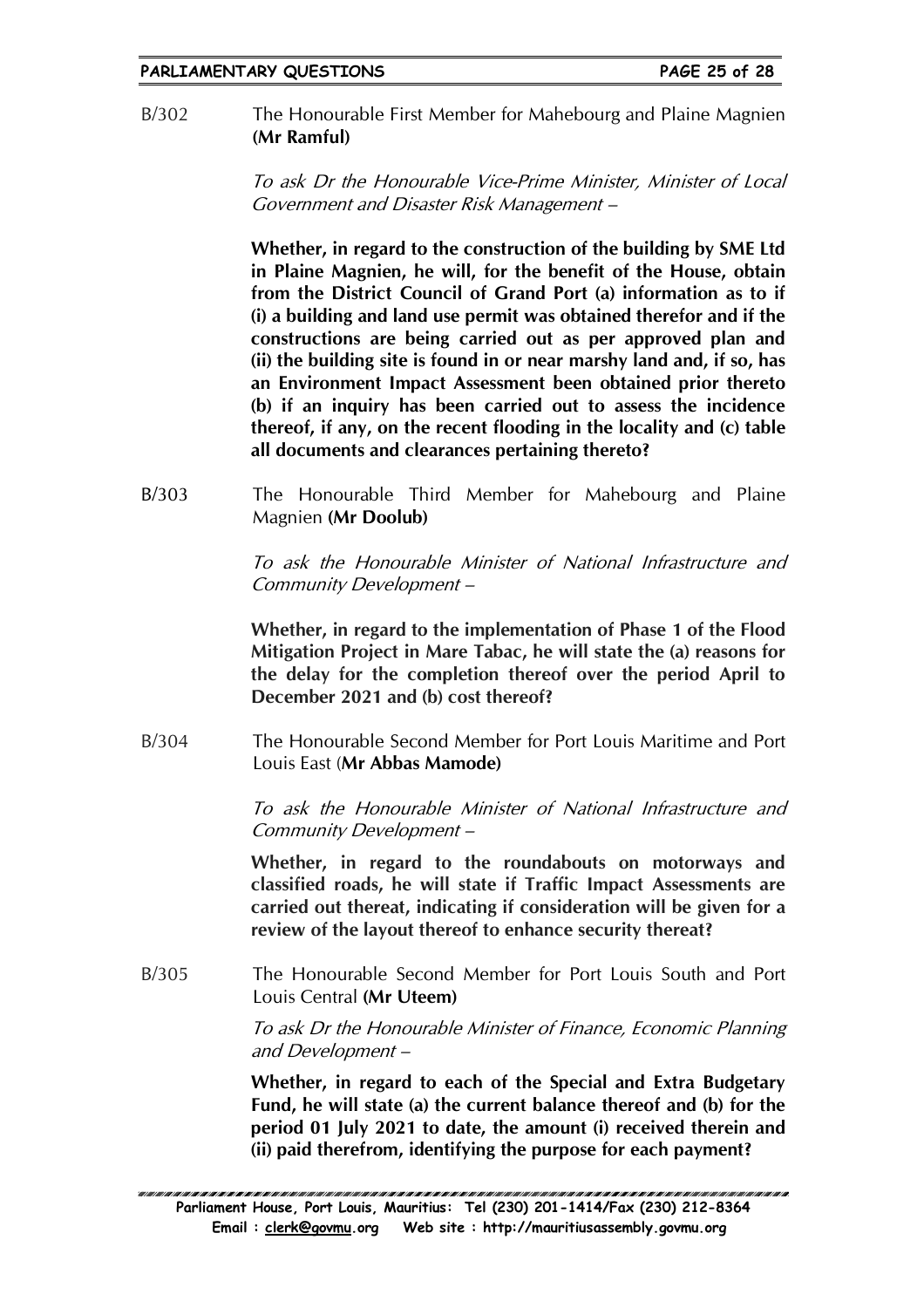The Honourable First Member for La Caverne and Phoenix  $B/306$ (Mr Lobine)

> To ask Dr the Honourable Minister of Finance, Economic Planning and Development -

> Whether, in regard to the setting up of an industrial estate at Solferino, as announced in the last Budget Speech, he will state where matters stand?

 $B/307$ The Honourable Third Member for Pamplemousses and Triolet (Mr Woochit)

> To ask Dr the Honourable Vice-Prime Minister, Minister of Local Government and Disaster Risk Management -

> Whether, in regard to the local authorities, he will, for the benefit of the House, obtain information as to the quantum of funds allocated to each one from the Consolidated Fund, the COVID-19 Fund and the National Environment and Climate Change Fund, respectively, since July 2021 to date, indicating how each local authority spent same?

 $B/308$ The Honourable Second Member for Vacoas and Floréal (Mr Bodha)

> To ask the Honourable Minister of Labour, Human Resource Development and Training, Minister of Commerce and Consumer Protection -

> Whether, in regard to the graduates, he will state the present number thereof being (a) unemployed and (b) underemployed?

 $B/309$ The Honourable Second Member for Curepipe and Midlands (Mr Yeung Sik Yuen)

> To ask Dr the Honourable Vice-Prime Minister, Minister of Local Government and Disaster Risk Management –

> Whether, in regard to the drains project in Cité St Luc and at the National Housing Development Company Les Jasmins in Curepipe, he will, for the benefit of the House, obtain from the Municipal Council of Curepipe, information as to where matters stand as to the implementation thereof?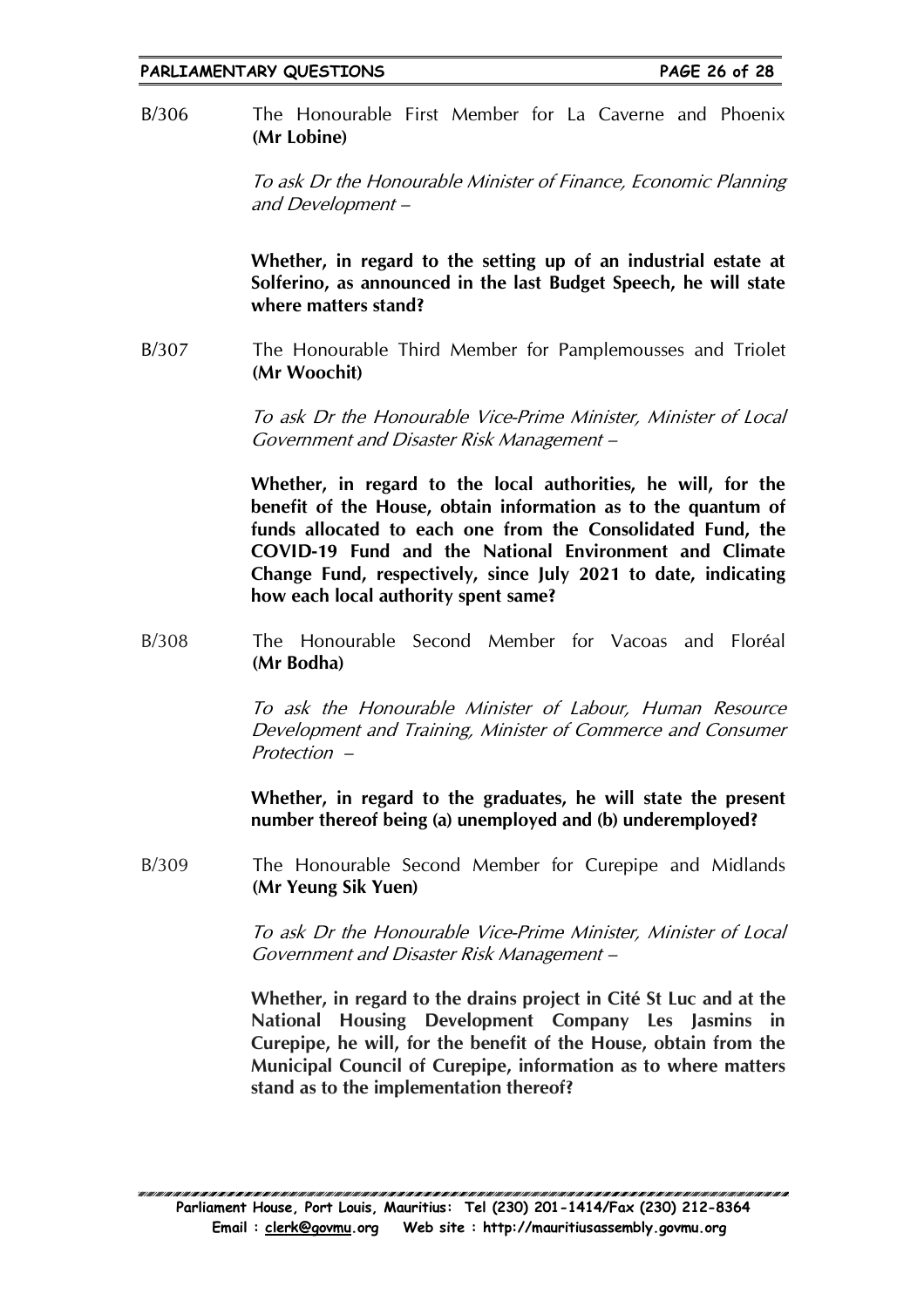The Honourable Second Member for Beau Bassin and Petite  $B/310$ Rivière (Mrs Foo Kune-Bacha)

> To ask the Honourable Deputy Prime Minister, Minister of Housing and Land Use Planning, Minister of Tourism –

> Whether, in regard to pleasure craft owners and skippers affected by the MV Wakashio Oil Spill, he will state if allowances have been granted thereto for loss of business during the period of interdiction to venture into the south east sea and, if so, indicate the quantum therefor?

The Honourable First Member for Beau Bassin and Petite Rivière  $B/311$ (Mr Bhagwan)

> To ask the Honourable Minister of Land Transport and Light Rail, Minister of Foreign Affairs, Regional Integration and International  $Trade -$

> Whether, in regard to the relocation of our mission in Kuala Lumpur as reported in the Report 2020-2021 of the Director of Audit, he will state if the relevant parent Ministry had authorised same and, if not, indicate (a) under whose authority same was effected (b) if the High Commissioner had issued a letter to the Malaysian authorities stating that the Government of Mauritius had authorised same and (c) if consideration will be given for the High Commissioner to be requested to step down pending the initiation and conclusion of an inquiry thereinto?

 $B/312$ The Honourable Second Member for Rodrigues (Mr Léopold)

> To ask the Honourable Minister of Blue Economy, Marine Resources, Fisheries and Shipping -

> Whether, in regard to the incident which occurred in October 2020 whereby fruits and vegetables were damaged through the wrong setting of the refrigerated container by the Mauritius Shipping Corporation (MSC) Ltd. and Velogic, he will, for the benefit of the House, obtain from the MSC Ltd., information as to the reasons why Ideal food Trading, in Rodrigues, has not yet been refunded the value of the damages caused?